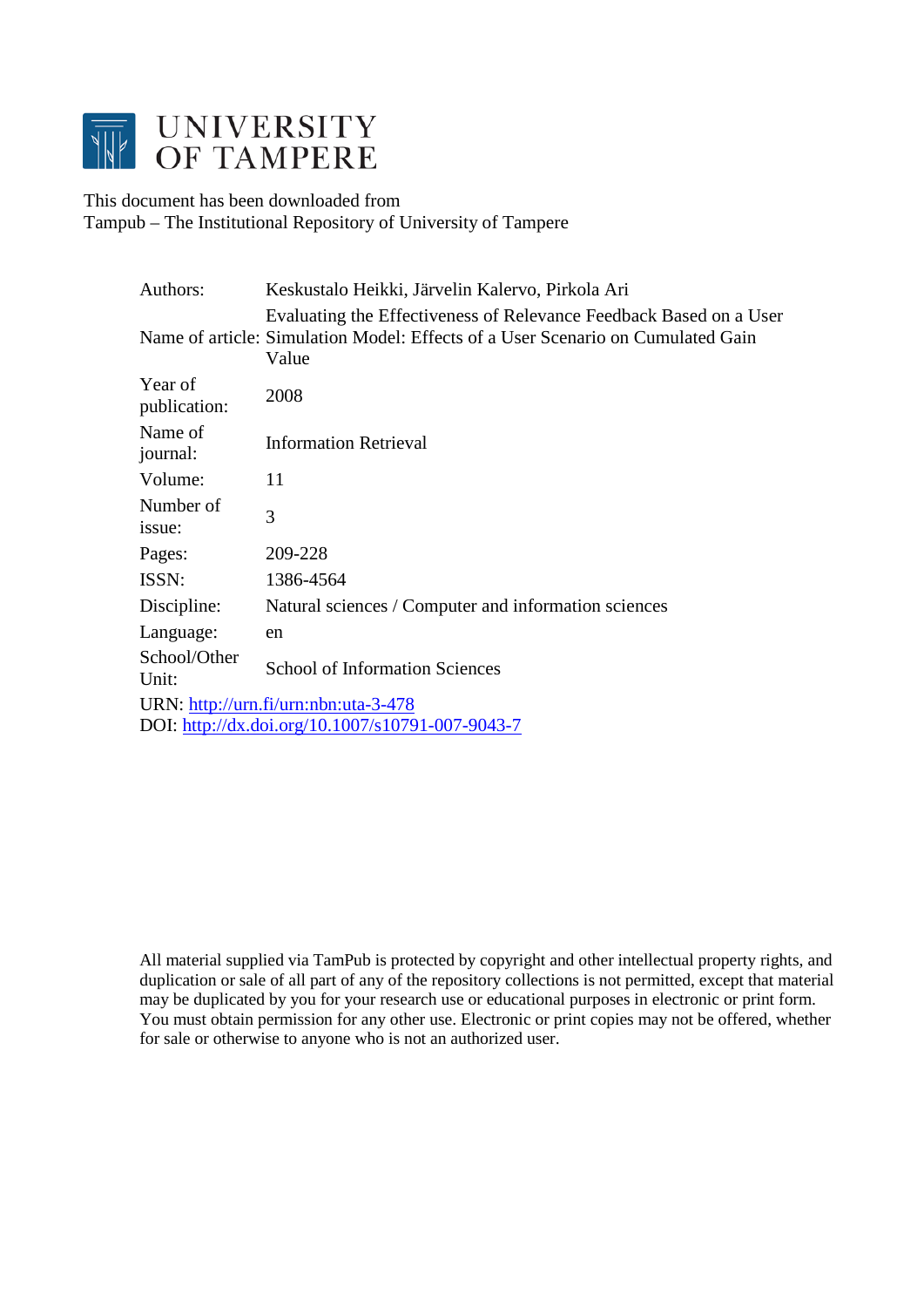Preprint from: Keskustalo, H., Järvelin, K. & Pirkola, A. (2008). Evaluating the Effectiveness of Relevance Feedback Based on a User Simulation Model: Effects of a User Scenario on Cumulated Gain Value. Information Retrieval 11(5): 209-228.

# **Evaluating the Effectiveness of Relevance Feedback Based on a User Simulation Model: Effects of a User Scenario on Cumulated Gain Value**

## **Heikki Keskustalo<sup>1</sup> Ɣ Kalervo Järvelin Ɣ Ari Pirkola**

**Abstract** We propose a method for performing evaluation of relevance feedback based on simulating real users. The user simulation applies a model defining the user's relevance threshold to accept individual documents as feedback in a graded relevance environment; user's patience to browse the initial list of retrieved documents; and his/her effort in providing the feedback. We evaluate the result by using cumulated gain-based evaluation together with freezing all documents seen by the user in order to simulate the point of view of a user who is browsing the documents during the retrieval process. We demonstrate the method by performing a simulation in the laboratory setting and present the "branching" curve sets characteristic for the presented evaluation method. Both the average and topic-by-topic results indicate that if the freezing approach is adopted, giving feedback of mixed quality makes sense for various usage scenarios even though the modeled users prefer finding especially the most relevant documents.

**Keywords** Evaluation, Relevance feedback, Simulation, User Modeling

## **1. Introduction**

We address in this paper the issue of evaluating simulated relevance feedback (RF) specifically from the user viewpoint. We describe our simulation and evaluation methodology and demonstrate it by performing RF simulations in the laboratory setting using empirical data containing graded relevance assessments.

The starting point for our simulations is the fact that selecting good search keys is difficult yet important (Efthimiadis 1996). Therefore, the first query formulation of the user often acts as an entry to the search system followed by subsequent phases of browsing and query reformulations (Marchionini et al. 1993). In such a context, relevance feedback based on the initial retrieved set of documents offers one solution to the query reformulation problem (Ruthven and Lalmas 2003). We focus here on automatic RF where the user provides document level feedback to the information retrieval system; additional keys are automatically extracted from the selected feedback documents and used for the query reformulation.

According to earlier studies, users of information retrieval systems might actually prefer finding especially highly relevant documents (Järvelin and Kekäläinen 2000; Voorhees 2001) and they are also able to identify documents belonging to various relevance levels (Vakkari and Sormunen 2004). Moreover, the textual characteristics of the documents belonging to various relevance levels differ (Sormunen et al. 2001). First, a larger number of aspects of the request are discussed in highly relevant documents, and secondly, a larger set of unique expressions is used in them. These observations lead us to ask how effective RF is when we assume a user preferring highly relevant documents, and when we modify the quality and quantity

Department of Information Studies, FIN-33014 University of Tampere, Finland Email: [Heikki.Keskustalo@uta.fi](mailto:Heikki.Keskustalo@uta.fi)

K. Järvelin Email: [Kalervo.Jarvelin@uta.fi](mailto:Kalervo.Jarvelin@uta.fi)

A. Pirkola Email: [Ari.Pirkola@uta.fi](mailto:Ari.Pirkola@uta.fi)

<sup>1</sup> H. Keskustalo ⋅ K. Järvelin ⋅ A. Pirkola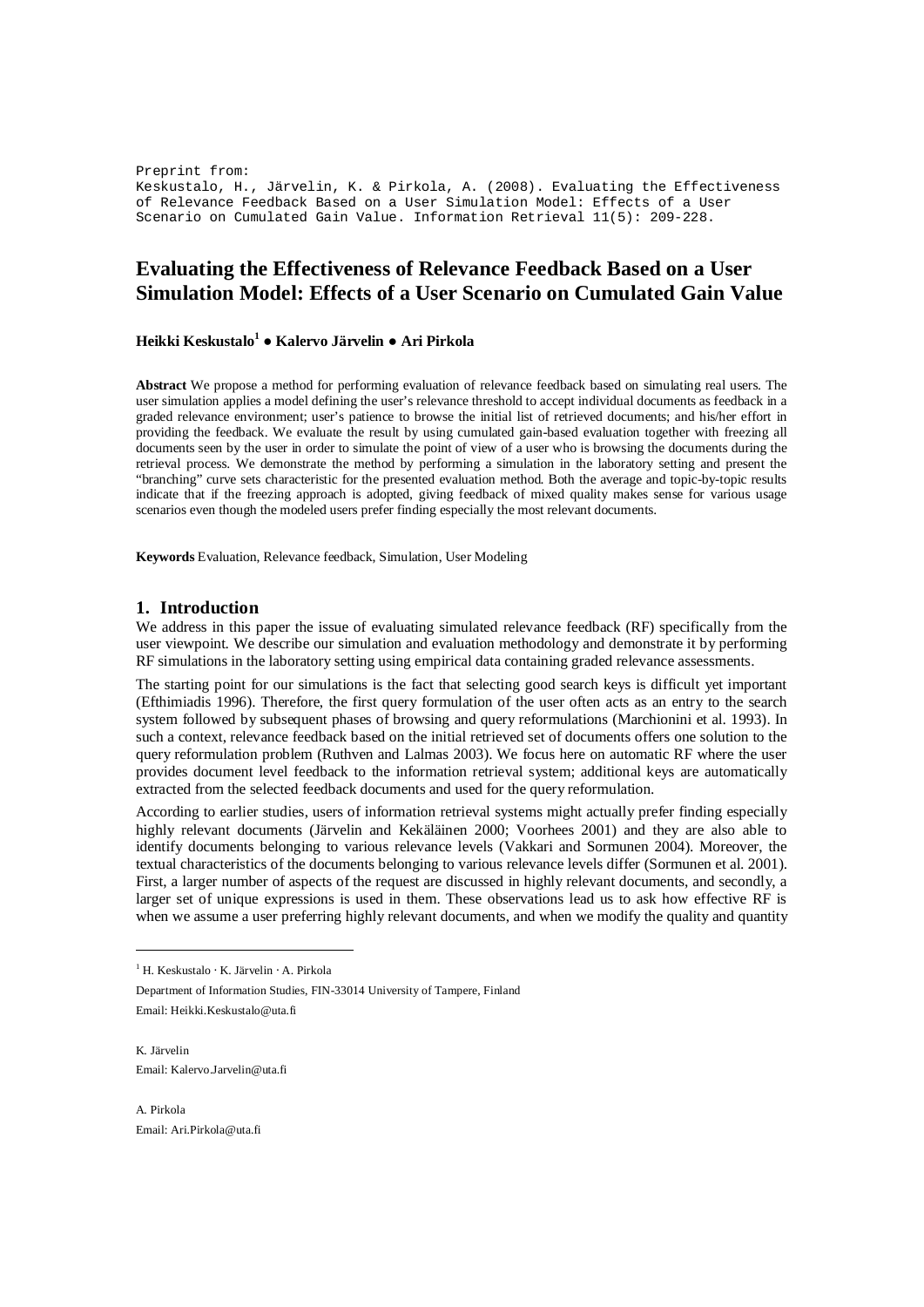of user feedback assuming differences in the final browsing length that the user tolerates, during the evaluation phase.

IR experiments regarding user simulations may be classified into four classes: (i) observing users in real situations (i.e., real users; no simulation), see, e.g., Spink and Saracevic (1998); (ii) observing users performing simulated tasks (e.g., Belkin et al. 1995); (iii) performing simulations in the lab without users (simulation; no users) (e.g., Keskustalo et al. 2006; White et al. 2004); and (iv) traditional lab research (no users and no simulation point of view regarding user attributes or user action). Studies on real users performing real or simulated RF tasks provide realistic and rich data but it is difficult to cover extensively numerous test cases. On the other hand, laboratory studies typically do not model users explicitly, though they can be seen as abstractions of user searching (e.g., Rocchio 1971). Our goal in this paper is to extend the lab model towards the user point of view and perform user simulations in the lab (without users) to explore explicitly the consequences of variation in user's feedback behavior (class (iii) above).

Throughout this paper we will utilize a test collection containing graded relevance assessments. We model users who interact with the search system via a simplified feedback process consisting of two phases. In the first phase the *initial query* is performed and the user selects some (possibly none) of the retrieved documents as feedback documents. Feedback terms are extracted from these documents automatically and added into the initial query to form the reformulated query (the *RF query*). In the second phase the RF query is performed and the final document list is evaluated.

We address two research questions. First, how should we evaluate the effectiveness of simulated user feedback considering the issue of graded relevance assessments? In order to perform a user-centered evaluation we need to answer this question first. Note that the user attitude towards relevance may be different during the feedback phase and the evaluation phase, for example, the user might purposefully want to accept low quality feedback in order to find documents of highest quality if such a strategy is known to be successful. We will address the evaluation question in Section 2.4 and propose a solution to the problem. Secondly, how successful are various relevance feedback strategies? In Section 3 we will analyze the effectiveness of several user feedback scenarios considering varying quality and quantity of feedback, varying levels of user patience, and different requirements for relevance.

We utilize the simple *user model* introduced in our earlier study (Keskustalo et al. 2006) for defining user scenarios. It models user's willingness to browse; willingness to provide feedback; and tolerance towards accepting documents as feedback. These dimensions are motivated in Section 2.2. The present paper differs essentially from our earlier study (Keskustalo et al. 2006) in several aspects. First, we now freeze all documents seen by the simulated user during browsing in order to imitate closely the user viewpoint. We will explain the importance of this aspect in Section 2.4. Our first study did not apply freezing because we compared the effectiveness of user-based RF with pseudo RF per se. Secondly, in the present study we use a directly user-oriented evaluation measure, i.e., cumulated gain (CG) (Järvelin and Kekäläinen 2000) whereas a system-oriented measure was used in our first study, i.e., non-interpolated average precision (MAP). Third, we measure the effectiveness up to the last rank position of interest (position 10, 20 or 100) for the modeled user, using thus relatively short document lists (to demonstrate the user orientation), while all the ranks up to 1000 were used in the first study (a system-oriented measure). Fourth, in the current paper we also present novel topic-by-topic results.

Our main motivation for developing simulation methods is to understand the consequences of a specific user feedback behavior. The hypotheses derived in this way may be verified with real users and utilized in user education and in systems design. For example, we might be interested in predicting what kind of feedback strategies (e.g., the role of patience or impatience towards giving feedback) are likely to succeed or fail assuming specific user requirements for documents (e.g., a user preferring especially the most relevant documents or a user liberally accepting many documents as relevant).

The rest of the paper is organized as follows. In Section 2 we explain our experimental methodology – the test collection; modeling some basic parameters of user feedback; the retrieval system; the construction of the feedback queries for simulating specific user types; and the evaluation and freezing methods used. Section 3 presents our findings, and Section 4 discusses the results and concludes the paper.

**2. Methods** *2.1 Test collection*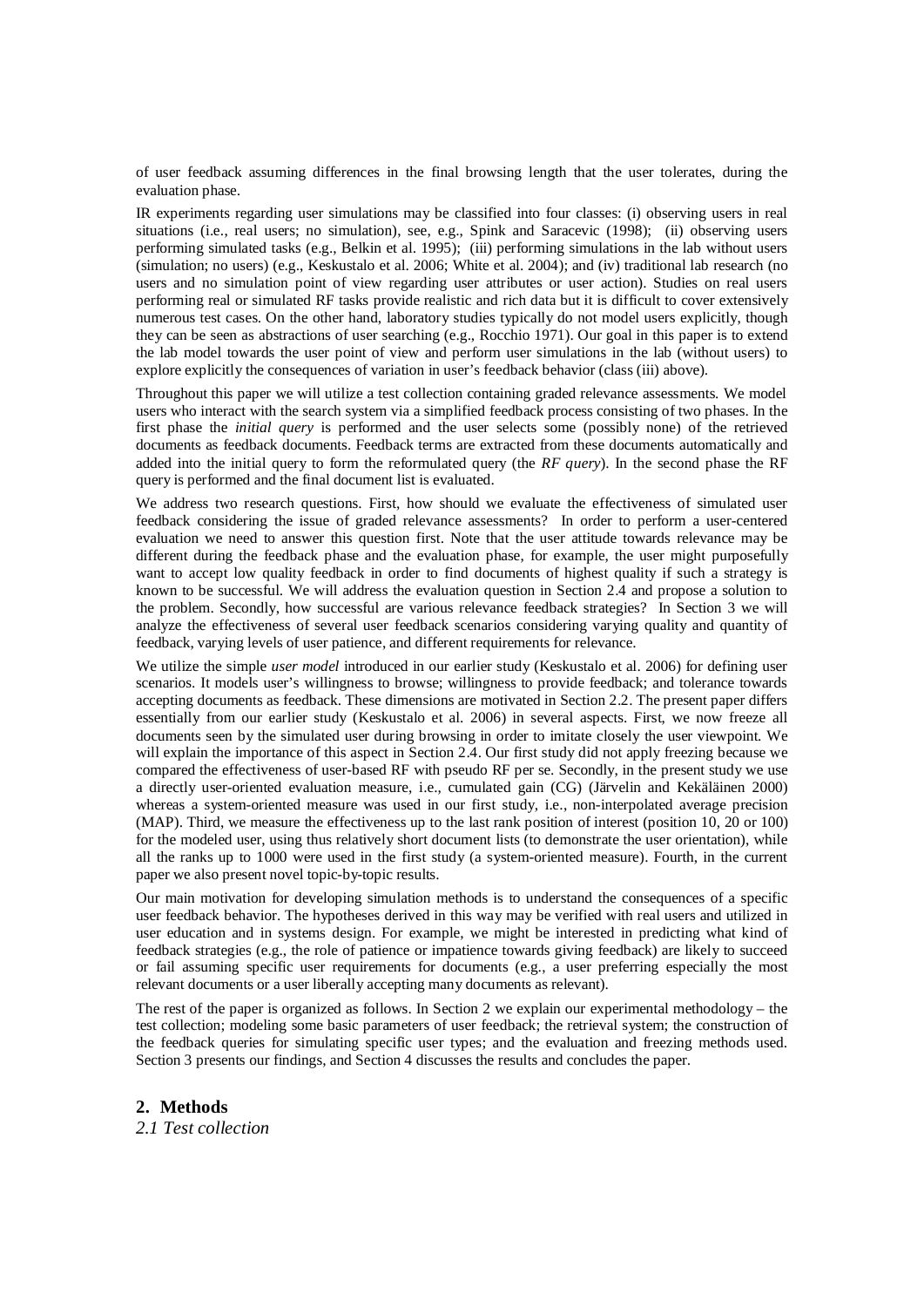We used the test collection from TREC 7 and TREC 8 ad hoc tracks in the experiment including 528,155 documents together with 41 topics with graded relevance assessments (Sormunen 2002). The relevance assessments were done using a four-point relevance scale: (0) non-relevant, (1) marginally relevant, (2) fairly relevant, and (3) highly relevant documents. In the creation of the collection with graded assessments, the original TREC assessed documents (all relevant and a sample of the non-relevant) were reassessed - altogether 6122 documents. In the recall base there are on the average 29 documents of relevance level 1 per each topic, 20 documents at relevance level 2, and 10 documents at relevance level 3 per topic. In other words, there are on average 59 documents for each topic which are at least marginally relevant. The database index was constructed by lemmatizing the words using ENGTWOL morphological lemmatizer by Lingsoft Inc. The strengths of the collection include its size and the number of topics. Still the use of a single collection limits the generalizability of the findings discussed below. However, this is no limitation of the approach we propose: it may be followed when other large collections with graded assessments are available.

## *2.2 User Modeling*

Human relevance feedback given at the document level is a complex process. For example, the number of top documents the user is willing to browse in order to give feedback varies; the number of feedback documents the user is willing to collect may vary; and the user may also have many criteria for selecting the feedback documents. In the current paper we utilize the user model  $M = \langle R, B, F \rangle$  described in Keskustalo et al. (2006) in order to simulate users who want to improve their final result by providing relevance feedback and collect it up to some limit while using a specific relevance threshold in accepting documents as feedback. Our model consists of the following three attributes:

- 1. The requirement of document relevance (relevance feedback threshold R) to accept a document as feedback.
- 2. The willingness to browse the initial document list (browsing window size B).
- 3. The willingness to provide feedback (feedback set size F).

Each value combination  $\langle R, B, F \rangle$  ( $F \leq B$ ) defines a unique *user scenario* which characterizes the user's feedback behavior.

The requirement of document relevance, R, is an important dimension since different users may have different thresholds for accepting feedback documents, e.g., a user may want to focus on highly relevant documents only, or liberally accept feedback documents from several relevance levels (Kekäläinen and Järvelin 2002; Voorhees 2001). According to Vakkari and Sormunen (2004) the users are also able to identify highly relevant documents, while marginal documents more easily escape their attention. We model the requirement of relevance to accept a document as feedback by the possible values of graded relevance (R∈{1, 2, 3}). The liberal threshold, R=1, indicates that the user correctly recognizes and accepts both marginally relevant documents (relevance level 1), fairly relevant documents (relevance level 2), and highly documents (relevance level 3) as feedback. The regular threshold,  $R=2$ , indicates that the user accepts both the fairly and highly relevant documents as feedback. Finally, the stringent threshold,  $R=3$ , indicates that the user only accepts highly relevant documents as feedback.

The willingness to browse, B, is used to model the user's willingness to search through the initial ranked list of documents. This dimension is motivated by the fact that the willingness of the user to study the retrieved lists is limited ("the futility point") (Blair 1984) and it varies. For example, patent searchers may sometimes require high recall (Kando, 2000). Such users may need to scan through long lists of retrieved documents, making modeling of high values of B and high final evaluation length reasonable. On the other hand, some searchers are more precision-oriented. For example, family practice physicians may have a limited amount of time allotted to retrieval during the patient visit (Price et al., 2007) making scanning through long lists impossible. Such usage situations can be modeled by smaller values of B and final evaluation lengths. We model the browsing length dimension by the maximum number of documents considered (window size B). For example,  $\overline{B}=1$  indicates a very impatient user who is willing to consider only the first document for relevance feedback. On the other hand, B=30 indicates a very patient user who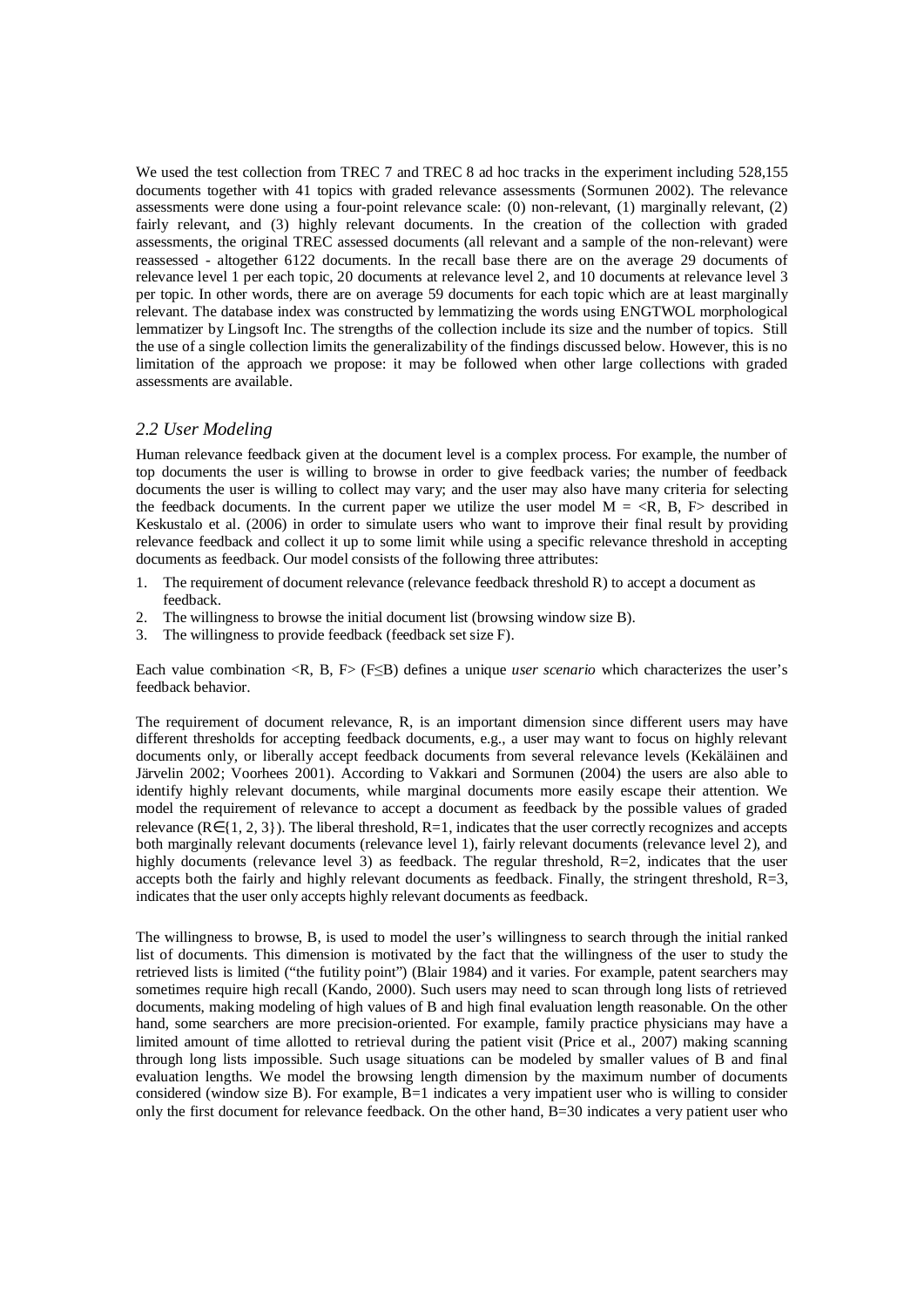is willing to examine a long list of documents (at the maximum 30 documents). In the present study we will perform simulations with a limited set of values for B, i.e.,  $B \in \{1, 5, 10, 30\}$ .

The willingness to provide feedback,  $F(\leq B)$ , models the user's willingness to mark documents as relevant. (the unmarked documents are assumed to be non-relevant). The user will examine the initial result at most up to B documents but quits this examination and launches the RF query as soon as the maximum of F relevant feedback documents (of relevance level R or higher) have been identified. However, if the particular result has less than F documents of the required level, the user does not continue looking for feedback documents beyond the limit B. Dimension F is separate from B since even if the user is willing to browse through a long list he may give up marking documents relevant after finding one (or a few) relevant items. It is essential to consider because the quantity of the feedback (together with its quality) may be critical to success. Often users have been found to be reluctant to give feedback (Ruthven and Lalmas 2003; Jordan et al. 2006) motivating low F, whereas it is also interesting to study what happens if users do use lots of feedback (motivating higher values of F). For example, F=1 indicates a very reserved user who will give up giving feedback immediately after finding the first relevant document. On the other hand, F=30 indicates a very eager user who is willing to provide lots of feedback. We will use a limited set of values for F in our simulations, i.e.,  $F \in \{1, 5, 10, 30\}$ .

Any *user scenario* defines uniquely the set of feedback documents for a topic once we have available both the initially retrieved list of documents and the recall base information. Thus, once a user scenario has been specified, we can automatically recognize its corresponding feedback documents for the simulations. The expansion keys can be extracted automatically from these documents (using some extraction method) and added to the initial query in order to form the final (expanded) RF query related to a specific user scenario.

In the present paper, we will simulate several types of user behavior by utilizing the parameter space of our user model. First, we model the behavior of a *patient* user by the user scenario <R, B, F> = <1,30,30>. This kind of user selects feedback documents from the initial result list using a low relevance threshold  $(R=1)$ . thus accepting marginally, fairly and highly relevant documents as feedback. The user is considered to be patient as he is prepared to browse 30 documents (B=30), and does not give up before finding all possible relevant documents within this browsing window size  $(F=30)$ . We also experiment with user scenarios <2,30,30> and <3,30,30> which differ from the previous one by different threshold R (a regular threshold  $R=2$ , and a stringent threshold  $R=3$ ) for accepting documents as feedback.

We model *moderately patient* users via user scenarios <R,10,10> and <R,10,5>, R∈{1, 2, 3}, where a browsing window size 10 is used (B=10) and the user gives up after finding F relevant document (F=10 or F=5). *Impatient* users are modeled by user scenarios <R,1,1> and <R,5,1>, R∈{1, 2, 3}. Impatient users tolerate only very small browsing window sizes (either  $B=1$  or  $B=5$ ), and they give up immediately after finding the very first relevant document  $(F=1)$ . Slightly more patient users are modeled by user scenarios <R,5,5>, R∈{1, 2, 3}. Here the modeled user provides feedback from all relevant document within the top five initial documents (F=5).

#### *2.3 Retrieval System and Feedback Queries*

The *InQuery* system based on Bayesian inference networks (Broglio et al. 1994) was used in the experiment. Each initial query was based on TREC topic wordings which were lemmatized, excluding the stop list words, having the structure  $\#\text{sum}(\text{#sym}(\text{... key } \text{...}))$ ,  $\text{...} \#\text{sym}(\text{... key } \text{...}))$  where the synonym (*syn*) operator treats all of its arguments as instances of one search key. These queries were used as baseline queries. The synonym structure was used due to the fact that some keys were ambiguous and produced two or more lemmas, in which case they all were included in one synonym set.

The expansion keys were extracted from the whole text of the feedback documents using the *RATF* weighting formula (Pirkola et al. 2002).

$$
RATF(k) = (cf_k/df_k) * 103/ln(df_k + SP)p
$$

 $(1)$ 

where

 $cf_k$  = the collection frequency of the key  $k$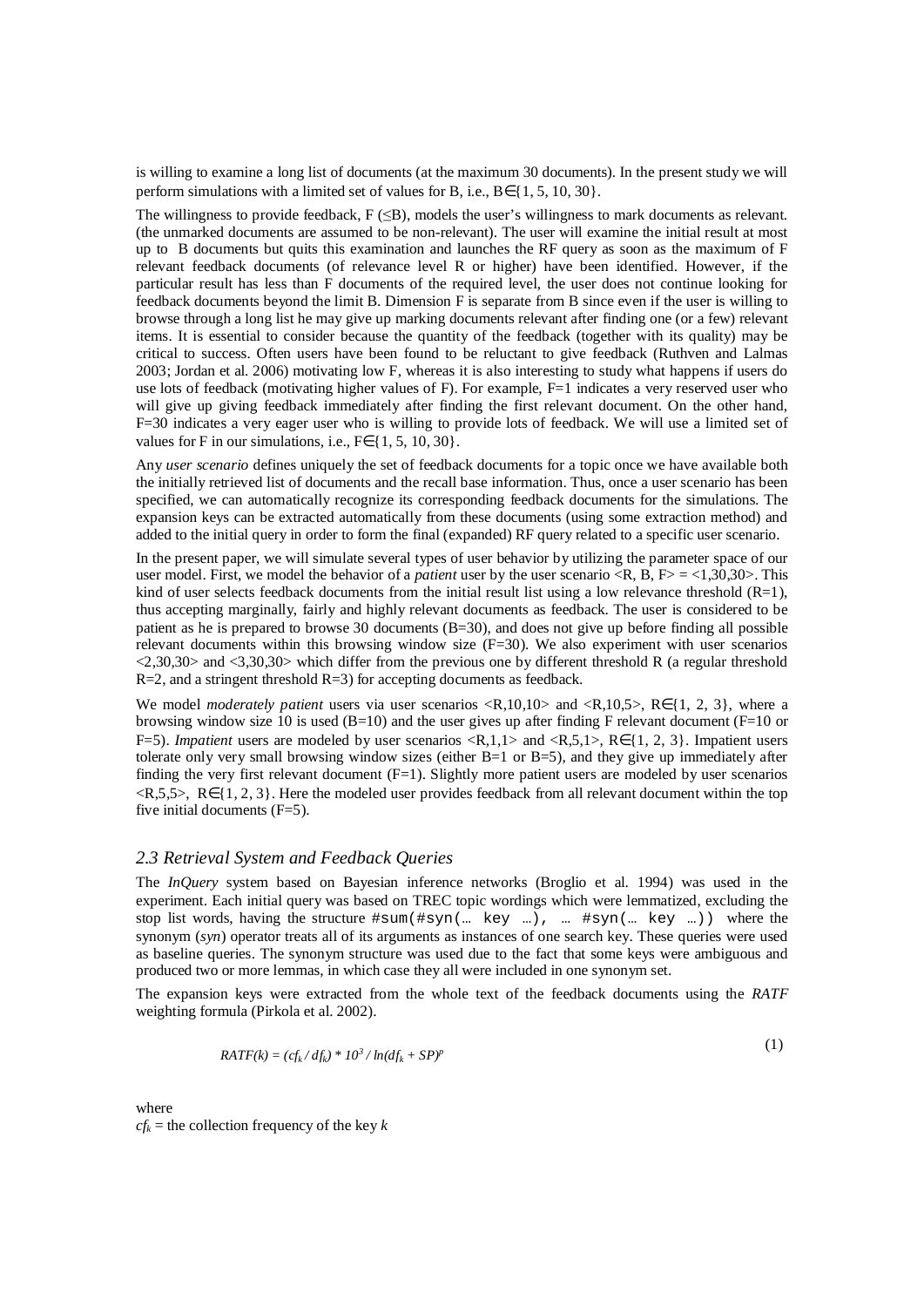$df_k$  = the document frequency of the key  $k$  $SP = a$  collection dependent scaling parameter  $p =$  the power parameter.

The scheme gives high values for the keys whose average term frequency (i.e., *cf/df*) is high and *df* low. The scaling parameter *SP* is used to down weight rare words. For *SP* and *p* we used the values of  $SP = 3000$ and  $p = 3$  (Keskustalo et al. 2006).

In the expansion key extraction, a word list containing the 50 best keys was extracted from each feedback document by the ranked order of their descending RATF values. When more than one document was given as feedback, the RATF key lists for each document were united and the 30 best expansion keys (keys shared by the greatest number of word lists) were selected as the expansion keys. The expansion keys were formed into a simple *sum* operation #sum(… key …) and the final RF query was produced by combining the two queries, with equal weights, within an outmost *sum* structure: the initial baseline query, and the expansion key structure. Non-relevant documents were not applied (negatively) when the final RF query was constructed.

Overall, the process consisted of the following steps. For each topic (N=41):

- 1. The title and description fields were automatically formulated into the *initial query*.
- 2. The initial query was run in the test collection and the result list (a ranked list of documents) was retrieved.
- 3. The set of feedback documents was extracted from the result list by utilizing each user scenario <R, B, F> together with the recall base information.
- 4. A set of expansion keys was extracted from the feedback documents for each user scenario.
- 5. The *RF query* was constructed for each user scenario by combining its set of expansion keys to the initial query.
- 6. The RF queries were run in the test collection.
- 7. The freeze all approach was applied (see Section 2.4, Table 1) and the search result was evaluated using cumulated gain (CG) based evaluation.

## *2.4 Evaluation*

The traditional system-oriented way to consider IR system performance is to measure precision over standard recall points. A typical measure used is the non-interpolated average precision (MAP). In relevance feedback the user assesses the relevance of some documents initially retrieved and they are utilized in subsequent query modification (RF query). When RF is evaluated, some freezing approach is typically applied during evaluation to prevent artificial improvement of the search results as a consequence of re-ranking relevant documents already seen (the "ranking effect" (Chang et al. 1971)).

In the traditional freezing approach (Salton 1989) the previously retrieved items identified as relevant are kept "frozen" in their original ranks. The previously retrieved non-relevant items are removed from the collection and their ranks are occupied by items that are newly retrieved in subsequent search iterations. This approach calculates the effect of feedback on the remainder of a search (finding more unseen relevant documents). First, because of freezing, the seen relevant documents are not re-retrieved with better ranks. Secondly, non-relevant documents are not re-retrieved either, which makes sense from the user point of view.

The traditional user-oriented way to consider performance is to measure precision at specific cut-off points. Also cumulated gain (CG) based evaluation methods (Järvelin and Kekäläinen 2000) can be applied as a user-oriented measure. In CG the degree of relevance of each document is used as a gained value measure for its ranked position in the result list. The gain is summed progressively from rank 1 to *N*. Both precision and CG based measures can be applied to results frozen with the traditional freezing method described above.

Generally speaking, the selection of the effectiveness measure depends on what we want to study. Measures based on CG are directly user-oriented in focusing on the *N* top-ranked documents. They allow us to define weighting schemes related to the relevance levels. The weights reflect the values the user gives to documents of different relevance levels (Järvelin and Kekäläinen 2000). For example, assuming our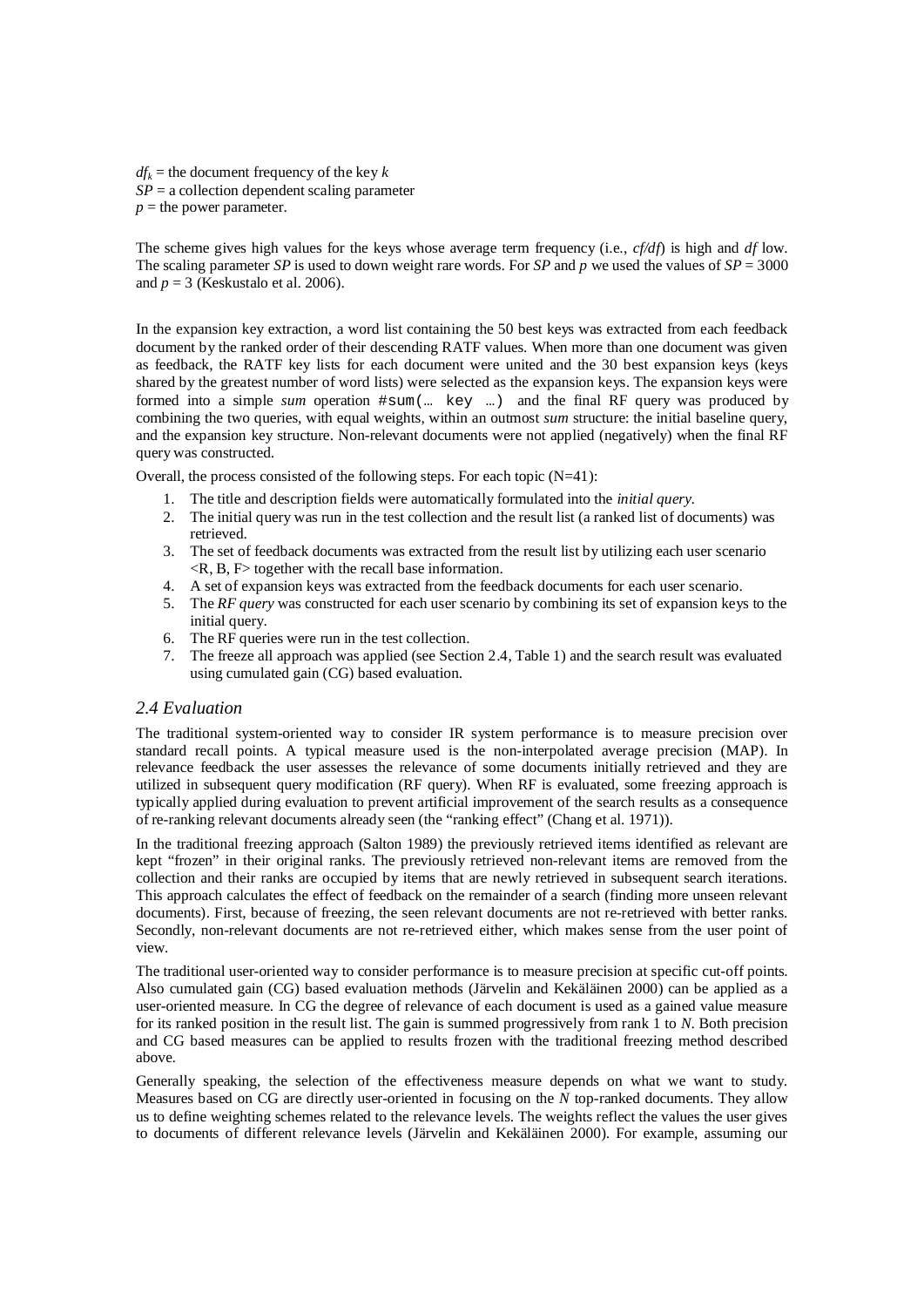four-point relevance scale, non-relevant documents (level 0) may be given a zero weight; marginally relevant documents (level 1) weight 1; regularly relevant documents (level 2) weight 10; and highly relevant documents (level 3) weight 100. Various weighting schemes may be utilized to reflect different user types modeled.

In the present paper our goal is to perform user-oriented evaluation of simulated RF where the feedback phase is an extension to the initial retrieval phase. We propose an evaluation procedure based on using CG measure using full freezing (Chang et al. 1971) and removal of documents which were used in RF during the evaluation of the feedback phase. In other words, we freeze all those documents in their original ranks both relevant and non-relevant – seen by the user during the initial browsing phase. All the yet unseen documents (returned by RF) are simply placed into the following rank positions (see Table 1). Table 1 illustrates the effects of different approaches regarding freezing.

*Table 1.* Examples of ranked results formed using different freezing principles (relevance feedback window size = 5). Legend: First row: the original ranked result. Second row: the corresponding "raw" relevance feedback result. Third row: the corresponding "traditionally" frozen result. Fourth row: the result after *freeze all* approach (freezing all documents seen) is applied.

| Original             | d1:0 | $\text{d}2:3$   | $\text{d}3:0$ | d4:0  | d5:0  | d6:2  | d7:3  | d8:0  | d9:1   | d10:0 |
|----------------------|------|-----------------|---------------|-------|-------|-------|-------|-------|--------|-------|
| Raw RF               | d2:3 | $\mathbf{d7:3}$ | d5:0          | d6:2  | d9:1  | d10:0 | d11:2 | d1:0  | dd12:1 | d3:0  |
| Traditional freezing | d7:3 | d2:3            | d6:2          | d9:1  | d10:0 | d11:2 | d12:1 | d13:3 | d14:0  | d15:1 |
| <i>Freeze all</i>    | ar o | 10.3            | d3.0          | 184.0 | 18.0  | d7:3  | d6:2  | d9:1  | d10:0  | d11:2 |

The first row presents the result of the original retrieval, for example, *d1:0* denotes document *d1* having relevance value 0 (non-relevant) and *d2:3* denotes document *d2* having relevance value 3 (highly relevant).

The second row, raw RF result, simply reorders the documents including documents already seen by the user, and also introduces some new documents into the top-10. Our earlier study (Keskustalo et al. 2006) utilized original and raw RF results this way only (the first and the second row).

The third row, the traditional freezing result, is derived on the basis of the first two lists (rows). We assume that the user has studied an RF window containing 5 documents. The relevant documents seen by the user are frozen into their ranked positions (*d2* having relevance level 3, at rank 2); the remaining positions seen by the user are "freed"; and the corresponding documents are not included when we construct the frozen result. Therefore, documents *d1, d3, d4*, and *d5* are missing from the traditional freezing result.

The fourth row shows the situation when *freeze all* method is applied. We simply freeze all documents seen (the first five documents) into their ranked positions - also the non-relevant ones. The justification of the procedure lies in the fact that the user has already wasted effort in inspecting all the documents seen, despite their level of relevance. Thus, the *freeze all* procedure allows us to be faithful to the original user point of view to the extreme. The frozen documents (*d1-d5*) are removed from the raw RF result and we add the yet unseen re-ranked documents starting from rank 6 forwards (d7, d6, d9, ...). Note that in Table 1 the highlighted documents *d2* and *d7* are positioned differently in different cases.

Next we proceed to looking at the findings. As mentioned above, we will use CG in evaluation which takes into account the ranked order of the documents in the result list, and which is summed progressively from rank one to rank *N*.

#### **3. Findings**

In this section we present results of relevance feedback simulations based on RF user modeling and compare them with the baseline result. We will use a sharp weighting scheme 0-1-10-100 in all test situations (Figures 1-9), that is, non-relevant documents are given weight 0, marginally relevant documents weight 1, fairly relevant documents 10, and highly relevant documents 100.

As multiple user scenarios were compared to each others, Friedman's test was used (Conover 1999; see also Kekäläinen 1999) to study the statistical significance between the scenarios (Table 3; Figs. 1-9). If significant differences were found overall between the scenarios, pair-wise comparisons were performed to find out which methods differ significantly from each other. The rank for each scenario for a topic was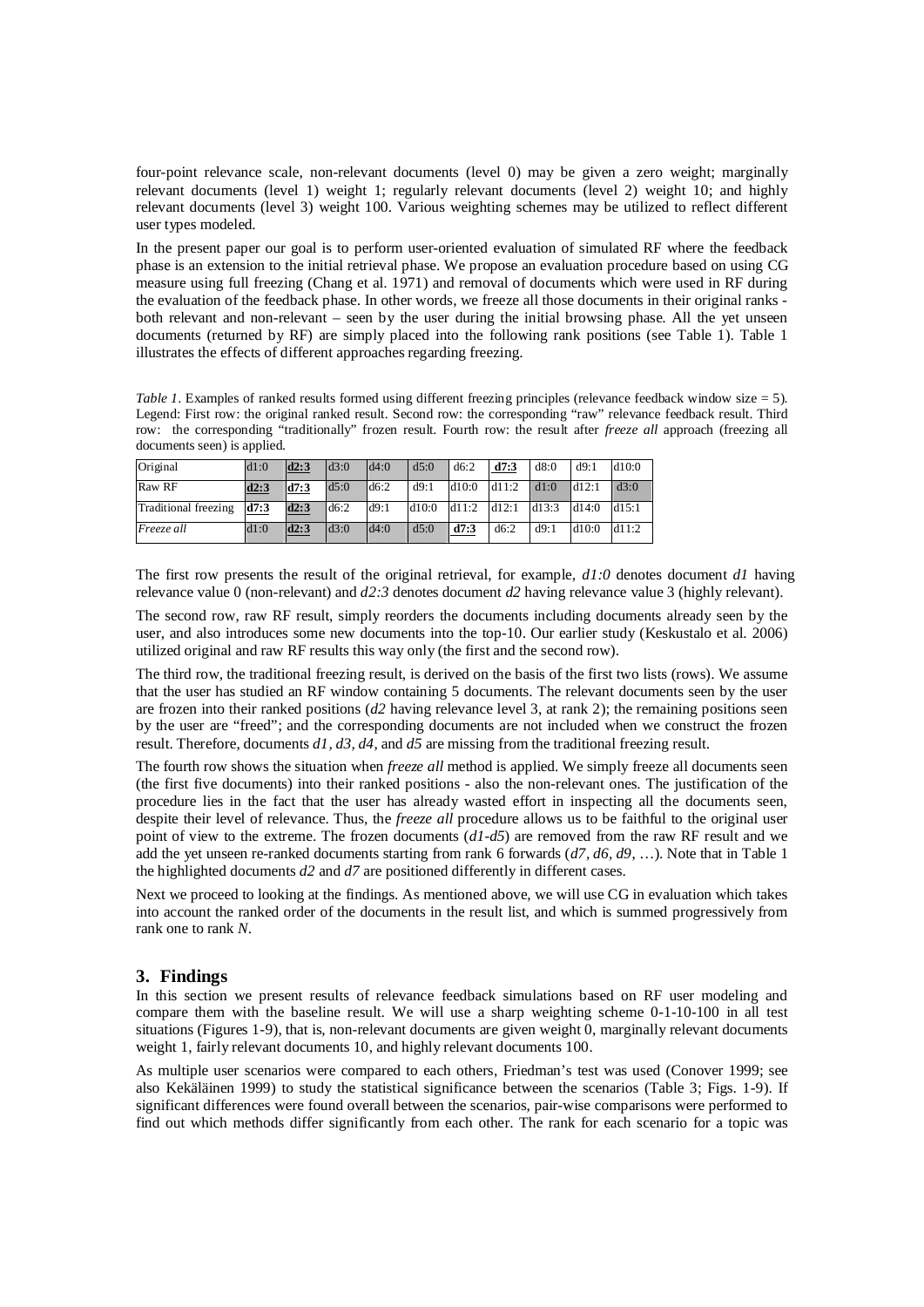calculated based on two comparison figures: (i) on the basis of the very last rank belonging to the scenario (called *final gain* case below), and (ii) as an average value from rank 1 up to the last rank (called *avg gain*).

We next present CG results grouped into cases (curve sets) in Figures 1-9. In all cases we present averaged results over the 41 topics. We will present nine figures showing the effect of RF patience to IR results when sharp weighting is used and when we vary the relevance feedback threshold. We show the numbers of actual feedback documents belonging to various relevance levels for each scenario (Table 2) and topic-bytopic results illustrating how many RF queries succeed or fail in each user scenario (Table 4).

### *3.1 An Impatient User*

Figure 1 shows the baseline CG result together with three RF scenarios representing impatient users using small browsing window sizes (at most 5) during the RF phase. A low RF threshold is used in the scenarios, that is, the user accepts relevant documents from all three relevance levels as feedback. Note that our evaluation model allows us simulating this (perhaps counter-intuitive) behavior of a user where a low relevance threshold is used purposefully during the relevance feedback although sharp weighting is employed during the final evaluation. Below, only a small fraction of the list of ranked documents (ranks 1- 10) are displayed because only these values are meaningful for an impatient user – he only wants to look at the top documents.



Figure 1. Cumulated gain results (averaged over 41 topics) for a user keeping a liberal relevance feedback threshold but having little tolerance for browsing and giving feedback. Effectiveness (CG) of four scenarios are presented: *baseline* together with three feedback scenarios (<*R* = *relevance feedback threshold, B = maximum browsing depth, F = maximum feedback set size*>): *<1,1,1>, <1,5,1>*, and *<1,5,5>*.

*…set size*>): Tässä kaksoispiste kun taas muissa figure-captioneissa ei ole.

We can see the baseline curve (the lowest curve) together with three simulated cases where the user employs liberal relevance feedback. Relevance feedback always improves the retrieval results as compared to the baseline results. At the maximum rank 10 the baseline scenario reaches the cumulated gain value of 145 while the best feedback scenario <1,5,5> reaches value 176, i.e., an improvement of 21 %. Friedman's test corroborates that significant pair-wise differences exist between the baseline and any of the three RF scenarios both in the *final gain* and in the *avg gain* cases (Table 3). Additionally, in the *avg gain* case, statistically significant difference exists between the methods  $\langle 1,5,1\rangle$  and  $\langle 1,5,5\rangle$ . Note that because of freezing all the documents seen by the user the performance curve of scenario <1,5,5> can deviate from the baseline curve at rank 6 for the first time. These kinds of "branching" curves are characteristic for the "freeze all" based simulation results. Freezing slightly lowers the *avg gain* values for the scenario <1,5,5>. In contrast to this, the curve of scenario  $\langle 1,5,1\rangle$  is able to deviate as soon as the first relevant document has been identified. Note that also the differences between separate query expansion methods could be illustrated by utilizing the freezing together with CG in order to create similar type of branching curve sets.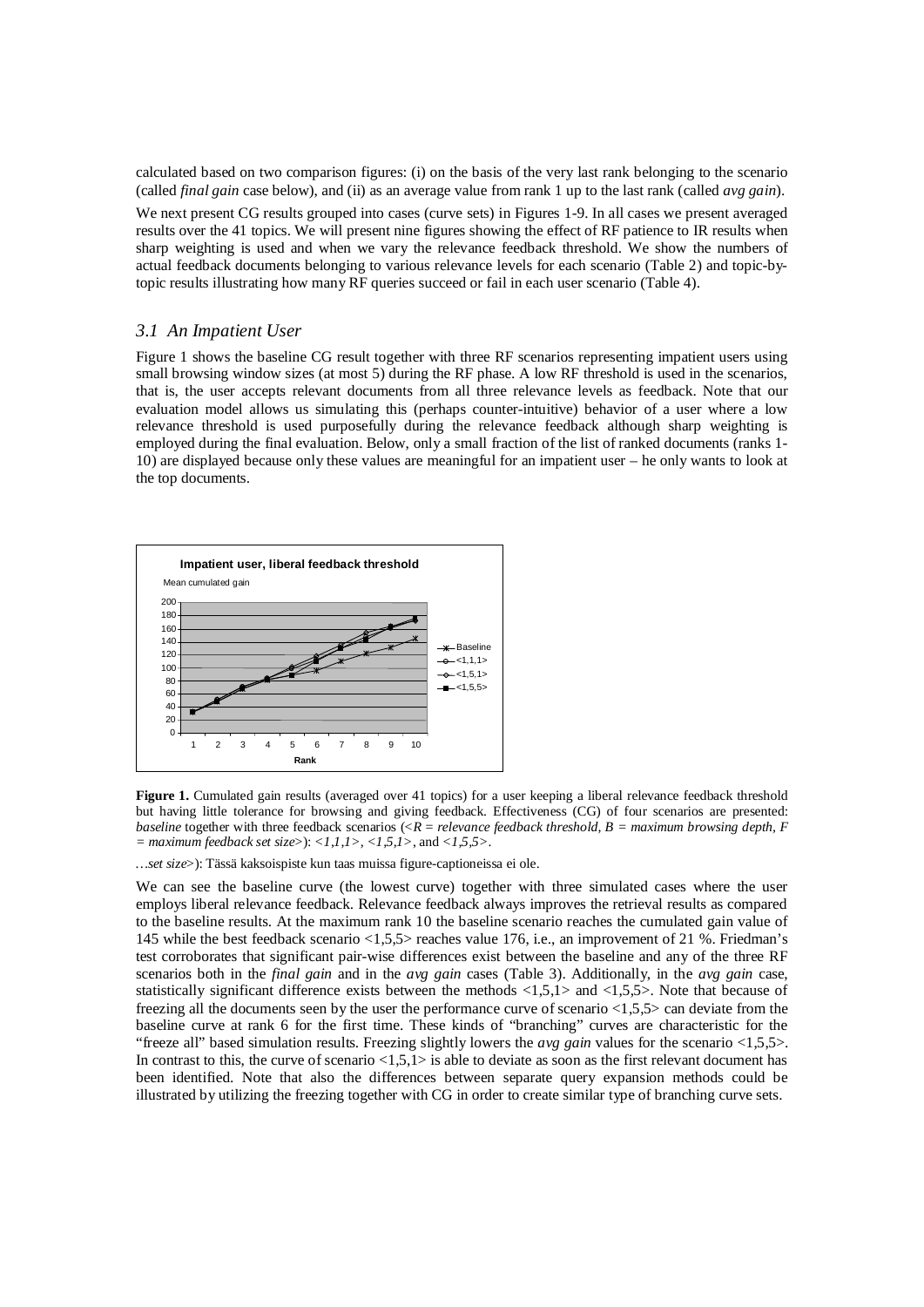Figure 2 differs from Figure 1 in that this time the simulated user raises the threshold in accepting documents as relevance feedback. In other words, the user has set a regular relevance feedback threshold and thus only documents from relevance levels 2 and 3 (fairly and highly relevant documents) are accepted. We can see here a similar trend as in Figure 1: relevance feedback significantly improves the retrieval results compared to the baseline results (significant pairwise differences exist between the baseline and any of the three RF scenarios both in the *final gain* and the *avg gain* methods, see Table 3).



**Figure 2.** Cumulated gain results for an impatient user keeping a regular relevance feedback threshold. Baseline scenario and feedback scenarios (<*R* = *relevance feedback threshold, B = maximum browsing depth, F = maximum feedback set size*>) *<2,1,1>, <2,5,1>*, and *<2,5,5>*.

However, the absolute gain value measured at the maximum rank 10 decreases compared to the situation in Figure 1. Note that two opposing trends simultaneously affect the outcome. First, the quality of the feedback increases, but secondly, there is less such feedback available. The numbers of actual feedback documents belonging to various relevance levels for each scenario are presented in Table 2.

*Table 2.* Number of actual feedback documents belonging to various relevance levels (averaged over the 41 topics) for different feedback scenarios.

| Scenario       | $R=1$ | $R=2$ $R=3$ |      | Scenario                             | $R=2$ $R=3$ |      | Scenario             | $R = 3$ |
|----------------|-------|-------------|------|--------------------------------------|-------------|------|----------------------|---------|
| <1,1,1>        | 0.15  | 0.27        | 0.29 | <2.1.1>                              | 0.27        | 0.29 | <3.1.1>              | 0.29    |
| <1.5,1>        | 0.22  | 0.37        | 0.29 | <2,5,1>                              | 0.44        | 0.29 | <3.5,1>              | 0.44    |
| <1.5.5>        | 0.63  | 1.02 0.78   |      | <2,5,5>                              | 1.02        | 0.78 | <3.5.5>              | 0.78    |
| <1.10.5>       | 0.93  | 1.49        | 1.00 | <2,10,5>                             | 1.59        | 1.00 | <3,10,5>             | 1.12    |
| <1.10.10>11.02 |       | 1.95        | 1.24 | $<2,10,10>$ 1.95                     |             | 1.24 | $<$ 3,10,10 $>$ 1.24 |         |
| <1.30.30>      | 3.05  | 4.07        | 2.27 | $\overline{\langle 2,30,30 \rangle}$ | 4.07        | 2.27 | $<3,30,30>$ 2.27     |         |

Table 2 shows that when an impatient user raises the relevance feedback threshold (as in scenario  $\langle 2,5,1 \rangle$ ) the improvement in the amount of high quality feedback is very small compared to the scenario with a liberal threshold  $(\langle 1,5,1 \rangle)$ . There are slightly more feedback documents available when a liberal RF threshold is used (scenario  $\langle 1,5,1 \rangle$ ) (0.22+0.37+0.29 documents), albeit of mixed quality, than in case of a using a higher threshold (scenario <2,5,1>) (0.44+0.29 feedback documents).

Note that the set of feedback documents selected by scenario  $\langle 2.5.5 \rangle$  is a proper subset of feedback documents selected by scenario <1,5,5> because in both scenarios *B=F=*5. This guarantees that the browsing window is browsed to the end.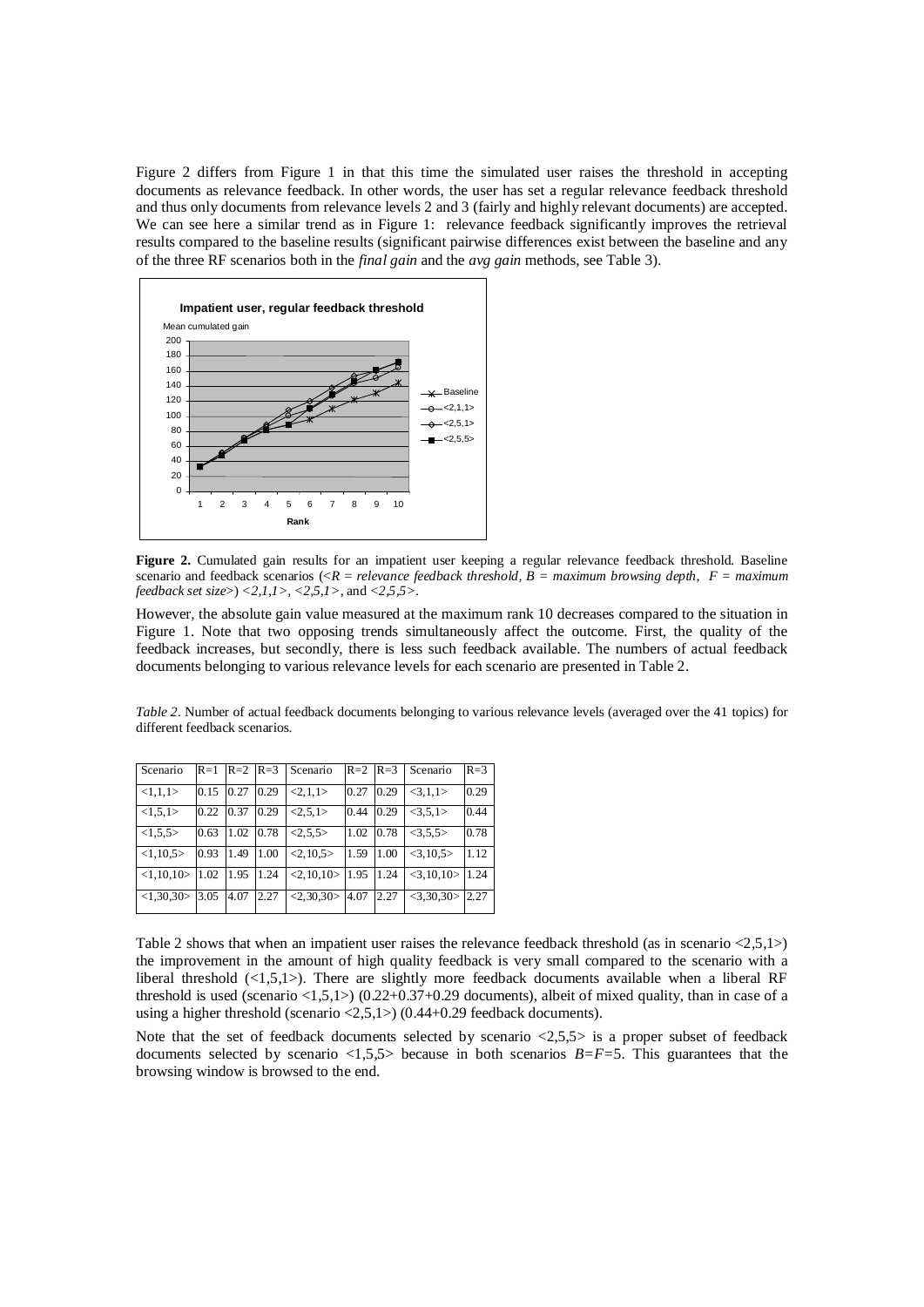

**Figure 3.** Cumulated gain results for an impatient user keeping a stringent relevance feedback threshold. Baseline scenario and feedback scenarios (<*R* = *relevance feedback threshold, B = maximum browsing depth, F = maximum feedback set size*>) *<3,1,1>, <3,5,1>*, and *<3,5,5>*.

Figure 3 differs from Figures 1 and 2 in that this time the user accepts only highly relevant documents as feedback (R=3, i.e., stringent feedback threshold). All the RF methods significantly improve the retrieval results compared to the baseline (in *final gain* based comparison). Yet the highest gain at the rank 10 does not improve compared to the scenarios based on more liberal feedback thresholds (Figs. 1-2). When we look at the results, it is clear that demanding and being able to find slightly more high quality RF documents does not really improve the situation compared to accepting mixed level feedback (Fig. 1). For an *impatient user* it is difficult to find enough high quality feedback even if he would like to. This is likely to hold in real life as well.

Our general conclusion based on Figures 1-3 is that for an impatient user it makes sense to give mixed level feedback. This method accepts also highly relevant feedback and generally more feedback becomes available. If the user is very picky, it may happen that no feedback is available in small browsing windows. In that case, no improvement can be made regarding the baseline query.

#### *3.2 Moderately Patient User*

Next we move from modeling a very impatient user into modeling a more patient user. The ranks inspected now are raised up to 20 because a more patient user is simulated as behaving in this way. This kind of user may give more feedback (he tolerates a longer browsing period during the RF phase) and he is also prepared to look further in the result list (document rank 20 as the maximum rank) during the evaluation phase.

Figure 4 shows the baseline CG result together with two RF scenarios using moderate window sizes (at most 10) during the RF phase. A low RF threshold is used, that is, the user accepts relevant documents from all three relevance levels.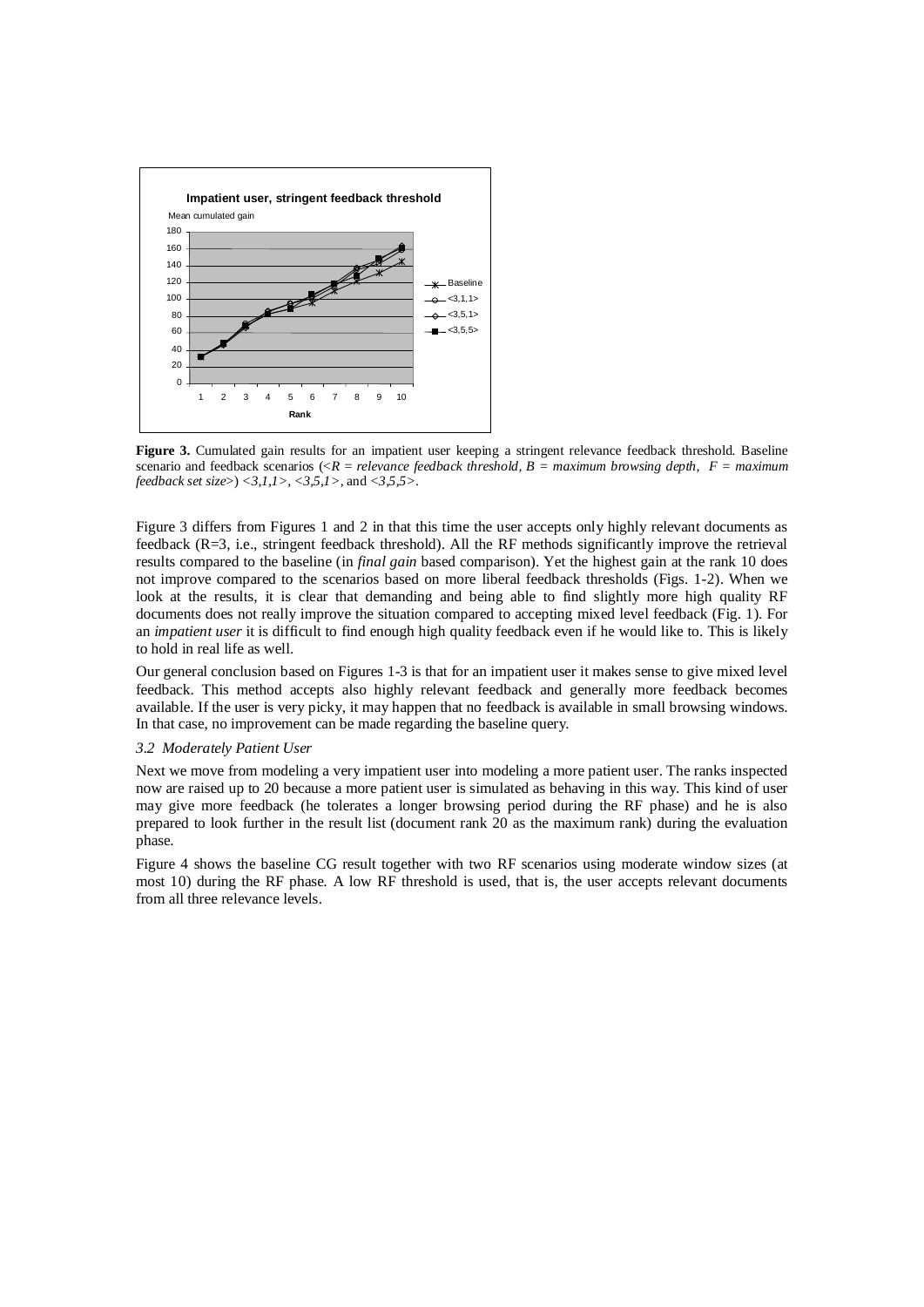

**Figure 4.** Cumulated gain results for a moderately patient user keeping a liberal relevance feedback threshold. Baseline scenario and feedback scenarios ( $\langle R =$  *relevance feedback threshold, B = maximum browsing depth, F = maximum feedback set size*>) *<1,10,5>* and *<1,10,10>*.

Both RF methods significantly improve the retrieval results compared to the baseline. At the maximum rank 20 the baseline scenario reaches the cumulated gain value of about 217 while relatively small feedback efforts (the scenarios <1,10,10> and <1,10,5>) yield the values of 263 (improvement of 21 %) and 260 (improvement of 20 %). Smaller user effort would suggest  $\langle 1,10,5 \rangle$  as the optimal behavior.



**Figure 5.** Cumulated gain results for a moderately patient user with a regular relevance feedback threshold. Baseline scenario and feedback scenarios (<*R* = *relevance feedback threshold, B = maximum browsing depth, F = maximum feedback set size*>) *<2,10,5>,* and *<2,10,10>*.

In Figure 5 the RF threshold is raised to regular level (R=2), i.e., the user accepts both fairly relevant and highly relevant documents as feedback. Also here the feedback always significantly improves the retrieval results as compared to the baseline results. At rank 20 the baseline scenario reaches the CG value of 217, while the scenarios  $\langle 2,10,10 \rangle$  and  $\langle 2,10,5 \rangle$  reach the CG values of 255 and 258, respectively. Yet the maximum gains at rank 20 are lower compared to the maximum gains of the corresponding scenarios with a liberal threshold (Fig. 4).

In Figure 6 a stringent RF threshold is used, i.e., the user accepts only highly relevant RF documents. This time no significant differences exist between any scenarios (using either *final gain* or *avg gain* based comparison, Table 3). Also the level of improvement at rank 20 is inconsequential. We can see from Table 2 that the number of highly relevant feedback documents available for the scenarios <3,10,5> and  $\langle 3,10,10 \rangle$  is small (1.12 and 1.24, correspondingly). For the scenario  $\langle 3,10,5 \rangle$  it is difficult to find enough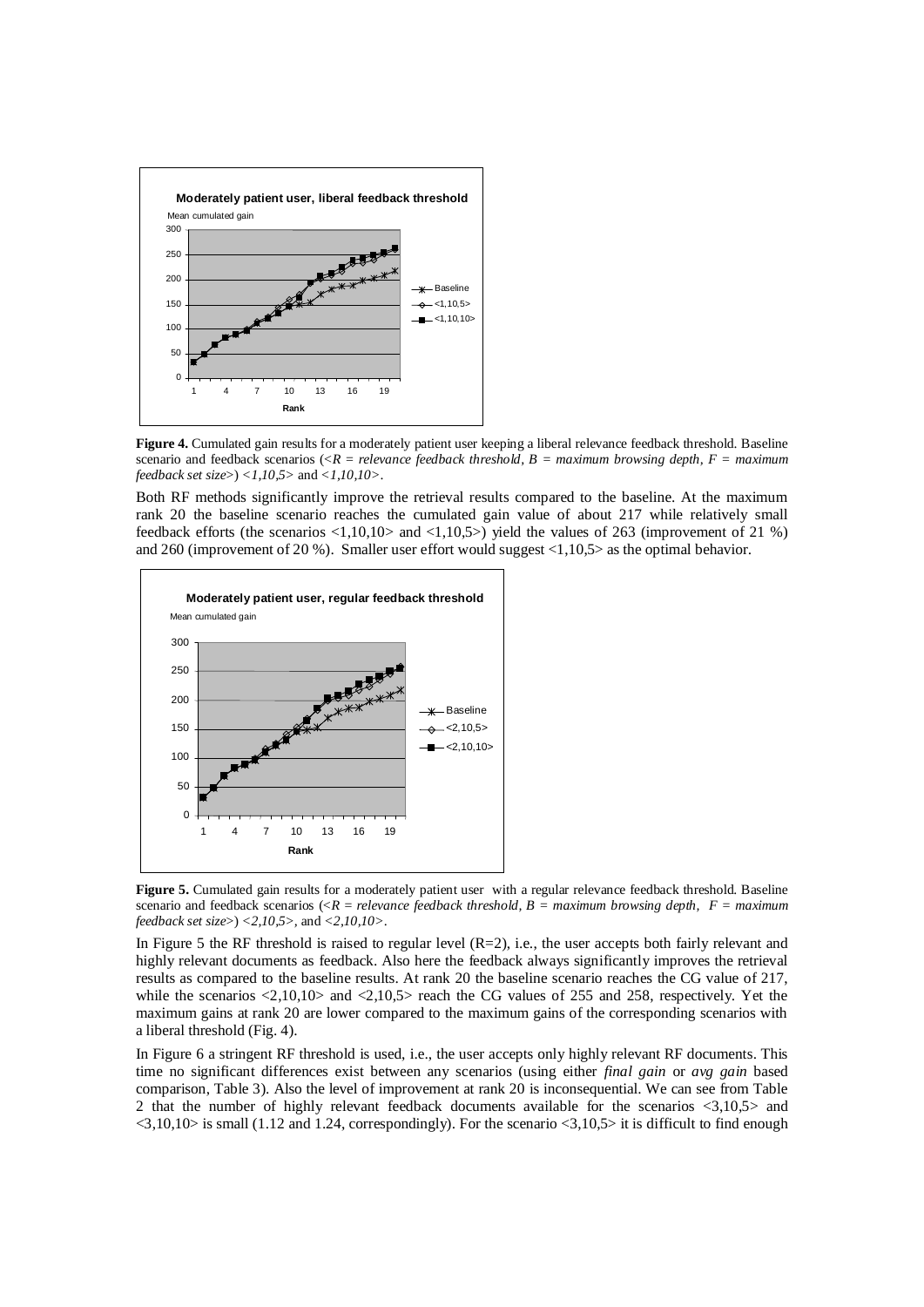highly relevant documents to fill up feedback set size F=5 before the whole browsing window of size 10 runs out. Therefore, the results start improving late (around rank 10) because of freezing.



**Figure 6.** Cumulated gain results for a moderately patient user with a stringent relevance feedback threshold. Baseline scenario and feedback scenarios (<*R* = *relevance feedback threshold, B = maximum browsing depth, F = maximum feedback set size*>) *<3,10,5>* and *<3,10,10>*.

Our general conclusion for the *moderately patient* user (Figs. 4-6) is the same as for the impatient user: it makes sense to give moderate amounts of mixed level feedback.

## *3.3 Patient User*

Last, we move on to the *patient* user cases. The last rank inspected by the simulated user is increased to 100 now, because we simulate a very patient (highly motivated) user. This kind of user may possibly give more feedback - he tolerates a long browsing period during the RF phase - and he also is motivated to examine very long result lists (document rank 100 as the maximum rank).

Figure 7 shows the baseline CG result together with three RF scenarios using small and large browsing window sizes (30 at the maximum) during the RF phase.



**Figure 7.** Cumulated gain results for a patient user keeping a liberal relevance feedback threshold. Baseline scenario and feedback scenarios (<*R* = *relevance feedback threshold, B = maximum browsing depth, F = maximum feedback set size*>) *<1,5,1>, <1,10,10>,* and *<1,30,30>*.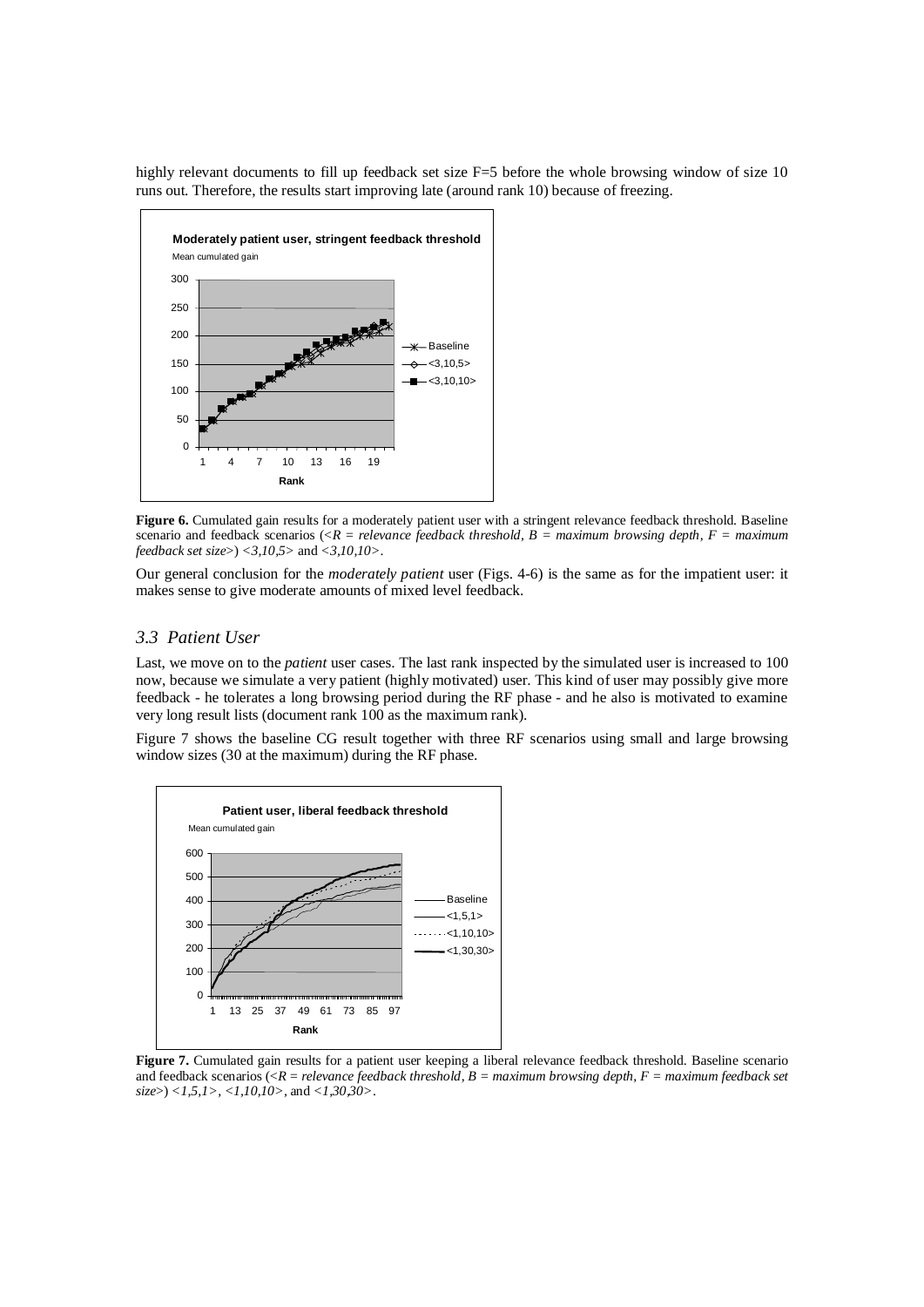A low RF threshold is used in the scenarios, that is, the user accepts relevant documents from all three relevance levels. We concentrate on ranks 1-100 because these ranks are meaningful for a very patient user. Especially, high rank values (such as 100) are of interest for the very patient user who is demanding valuable results for his high effort.

We can see that relevance feedback always improves the retrieval results as compared to the baseline results. Friedman's test corroborates that there are pair-wise differences between several scenarios in *final gain* and *avg gain* cases (Table 3).

At the maximum rank 100 the baseline scenario reaches the CG value of 460 while those feedback scenarios differing significantly from it (final gain at last rank) reach considerably higher values. The scenario <1,10,10> reaches the cumulated gain value of 525, i.e., an improvement of 14 % compared to the baseline. The scenario <1,30,30> reaches the CG value of 553, i.e., an improvement of 20 %. A good result is rapidly gained by providing lots of feedback despite the depressing effect of the long freezing zone. The scenario <1,5,1> also differs significantly from scenarios <1,10,10> and <1,30,30> using *final gain* based comparison. Our general conclusion on the basis of Figure 7 is that high feedback effort pays off well in the long run, while low effort (the scenario <1,5,1>) does not.

Figure 8 presents the results when the regular RF threshold is used (fairly relevant and highly relevant RF documents are accepted).



**Figure 8.** Cumulated gain results for a patient user using a regular relevance feedback threshold. Baseline scenario and feedback scenarios (<*R* = *relevance feedback threshold, B = maximum browsing depth, F = maximum feedback set size*>) *<2,5,1>, <2,10,10>,* and *<2,30,30>*.

Also here the relevance feedback significantly improves the retrieval results as compared to the baseline results. At the maximum rank 100 the baseline scenario reaches the cumulated gain value of about 460 while two feedback scenarios differ significantly from it (using *final gain* evaluation) and reach considerably higher values. The scenario <2,10,10> reaches the value of 526, and the scenario <2,30,30> the value of 550. The best result is gained using high initial effort  $(\langle 2,30,30 \rangle)$ , while low feedback effort  $(\leq2,5,1)$  does not pay off.

Last, Figure 9 shows the very patient user cases when a stringent RF threshold is used (only highly relevant documents are accepted as feedback).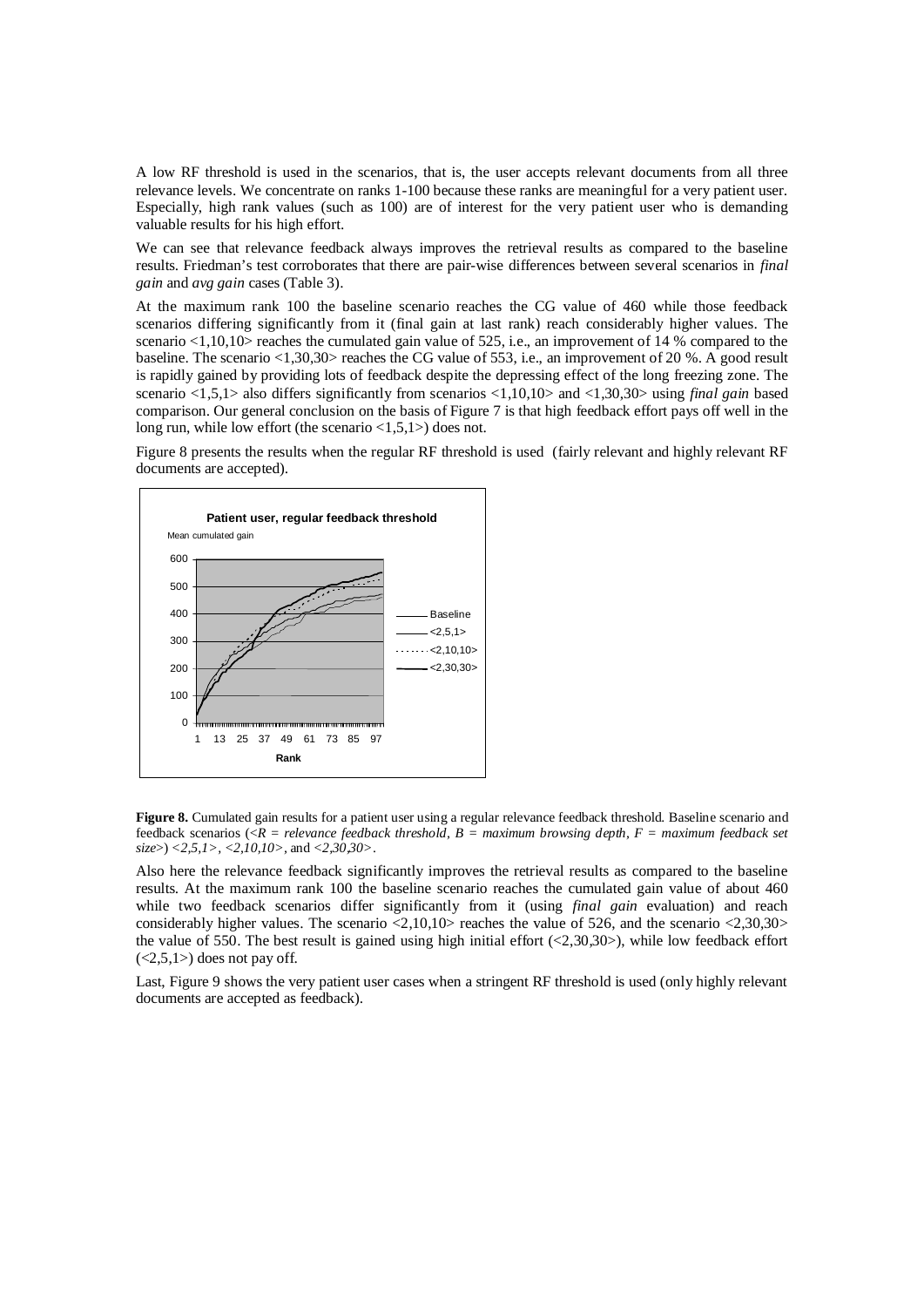

**Figure 9.** Cumulated gain results for a patient user keeping a stringent relevance feedback threshold. Baseline scenario and feedback scenarios (<*R* = *relevance feedback threshold, B = maximum browsing depth, F = maximum feedback set size*>) *<3,5,1>, <3,10,10>,* and *<3,30,30>*.

In all cases the RF significantly improves the final gain as compared to the baseline results. At the maximum rank 100 the baseline scenario reaches the cumulated gain value of 460; the scenario  $\langle 3.10, 10 \rangle$ reaches a value of 512; and the scenario <3,30,30> simulating a long initial browsing phase reaches the highest value of the scenarios compared – CG value of 544 (Table 3).

A summary of the gain results for all scenarios is presented in Table 3.

|                             |        | avg gain       |         | final gain      |          |         |  |
|-----------------------------|--------|----------------|---------|-----------------|----------|---------|--|
|                             | $R=1$  | $R=2$          | $R = 3$ | $R=1$           | $R=2$    | $R=3$   |  |
|                             |        | $@$ ranks 1-10 |         | @ last rank 10  |          |         |  |
| baseline                    | 92     | 92             | 92      | 145             | 145      | 145     |  |
| <r, 1="" 1,=""></r,>        | 106*** | 103***         | 98      | $174***$        | $164**$  | $158**$ |  |
| $\langle R, 5, 1 \rangle$   | 108*** | 110***         | 99      | $172***$        | $172***$ | $163**$ |  |
| $\langle R, 5, 5 \rangle$   | $104*$ | $104$ **       | 98      | $176***$        | $171**$  | $160*$  |  |
|                             |        | @ ranks 1-20   |         | @ last rank 20  |          |         |  |
| baseline                    | 139    | 139            | 139     | 217             | 217      | 217     |  |
| $\langle R, 10, 5 \rangle$  | 158**  | $155**$        | 143     | 260***          | 258***   | 224     |  |
| $\langle R, 10, 10 \rangle$ | 159**  | $156**$        | 144     | 263***          | $255***$ | 223     |  |
|                             |        | @ ranks 1-100  |         | @ last rank 100 |          |         |  |
| baseline                    | 326    | 326            | 326     | 460             | 460      | 460     |  |
| $<\ R, 5, 1>$               | 348**  | $347**$        | 337     | 468             | 471      | $475*$  |  |
| $\langle R, 10, 10 \rangle$ | 373*** | 375***         | 355     | 525***          | 526***   | 512**   |  |
| $\langle R, 30, 30 \rangle$ | 379*** | 379***         | 368*    | 553***          | 550***   | 544***  |  |

*Table 3.* Average CG over ranks (avg gain), and the final CG observed at the last rank (final gain). Results are averaged over 41 topics. Statistically significant differences to the baseline are marked ( $p \le 0.05$  (\*),  $p \le 0.01$  (\*\*),  $p \le 0.001$ (\*\*\*)). Three sets of evaluation scopes: at ranks 1-10, 1-20, and 1-100.

Typically, the feedback scenarios perform significantly better than the baseline scenario. Yet when a high relevance feedback threshold is combined with a relatively long freezing scope and a relatively low last rank figure (as in the *final gain* of scenarios <3,10,5> and <3,10,10> measured at rank 20) statistically significant differences were not observed (Table 3).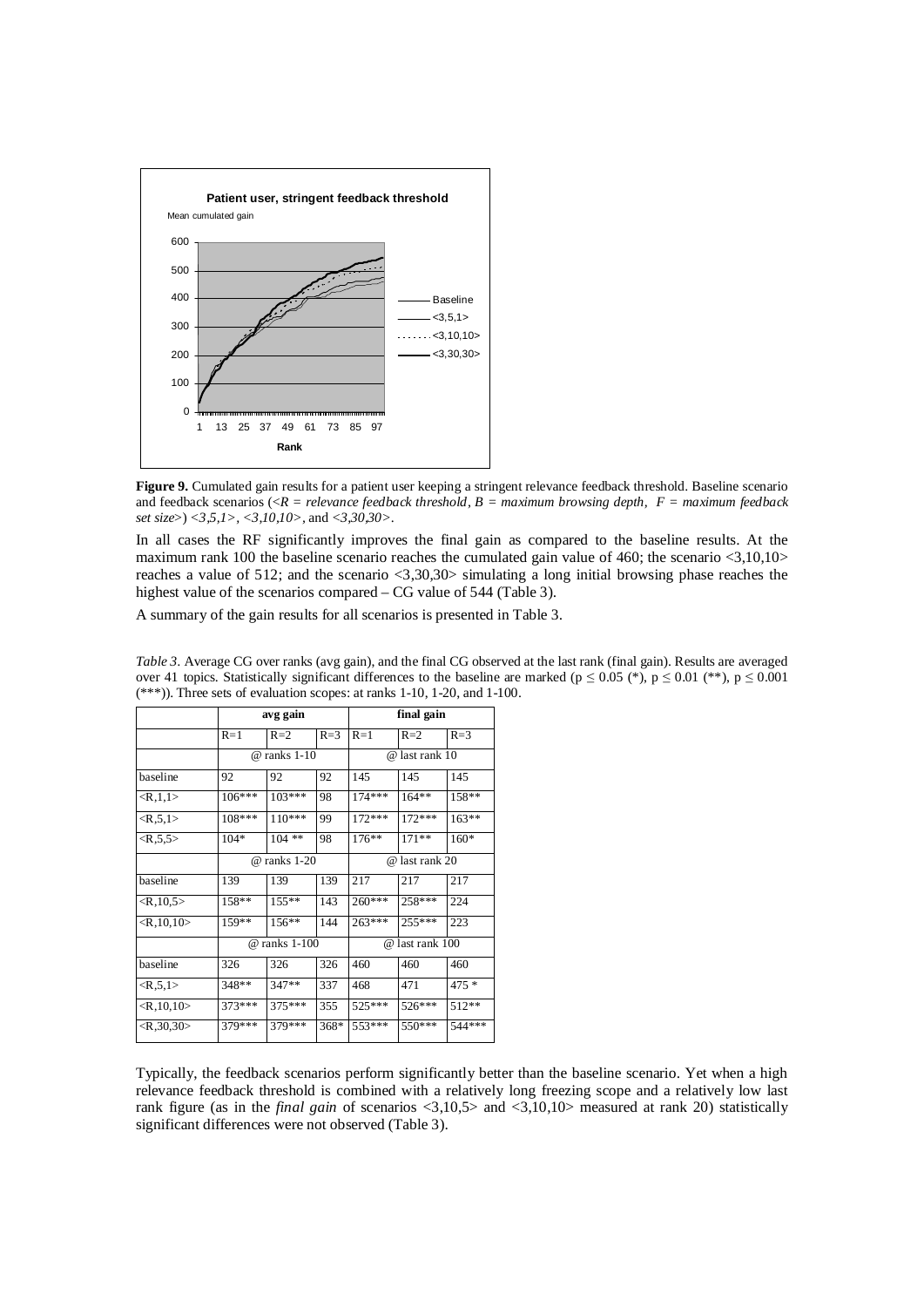In addition to the significant differences to the baseline presented in Table 3, significant pairwise differences were also noted between feedback scenarios themselves. The following differences were significant: using the *final* gain at rank 100: (<1,5,1>,<1,10,10>)\*\*\*, (<1,5,1>,<1,30,30>)\*\*\*, (<2,5,1>,  $\langle 2,10,10 \rangle$ \*\*,  $(\langle 2,5,1 \rangle, \langle 2,30,30 \rangle)$ \*\*\*,  $(\langle 3,5,1 \rangle, \langle 3,30,30 \rangle)$ \*\*, and  $(\langle 3,10,10 \rangle, \langle 3,30,30 \rangle)$ \*\*; using *average gain* over ranks 1-10:  $\langle 1,5,5 \rangle, \langle 1,5,1 \rangle$ , and over ranks 1-100:  $\langle 2,5,1 \rangle, \langle 2,10,10 \rangle$ , and  $(\langle 2,5,1 \rangle, \langle 2,30,30 \rangle)^*$ . The gain values of these scenarios are presented in Table 3.

As a general conclusion, more feedback is better in the long run, and mixed quality feedback always makes sense: the scenario  $\langle 1,30,30 \rangle$  outperforms the scenario  $\langle 1,5,1 \rangle$  despite the depressing effect of freezing at the first 30 ranks (Fig. 7), but it also fares well with scenarios <2,30,30> and <3,30,30> (Table 3, last row of the *final gain* columns).

Secondly, as the user's patience grows (as longer lists are evaluated) the relative position of stringent feedback improves. In case of a very patient user the stringent feedback fares almost as well as liberal. Yet it is currently an open question whether using the stringent RF threshold could outperform the liberal RF threshold, e.g., if we increase the browsing window size but use finer-grained values for the feedback set size, and simultaneously increase the last rank value used for measuring the final CG.

Table 4 compares the results of all RF scenarios to the baseline case topic-by-topic (41 topics altogether).

*Table 4.* Number of individual topics where the RF query performs either notably better, about equally as well as, or notably worse than the baseline query  $(N=41)$  measured by the final CG at last rank (final gain). Legend: notably better  $=$  greater than 105 % of the baseline result; about equal  $=$  from 95 % to 105 % of the baseline result; and notably worse = less than 95 % of the baseline result.

|                             | final gain      |                           |                |       |                                       |         |                |                           |                |  |  |
|-----------------------------|-----------------|---------------------------|----------------|-------|---------------------------------------|---------|----------------|---------------------------|----------------|--|--|
|                             |                 | notably better $(>105\%)$ |                |       | about equal $(95 \text{ to } 105 \%)$ |         |                | notably worse $(< 95\%$ ) |                |  |  |
|                             | $R=1$           | $R=2$                     | $R=3$          | $R=1$ | $R=2$                                 | $R = 3$ | $R=1$          | $R=2$                     | $R = 3$        |  |  |
|                             | @ last rank 10  |                           |                |       |                                       |         |                |                           |                |  |  |
| $<$ R,1,1>                  | 11              | 8                         | $\overline{4}$ | 30    | 33                                    | 37      | $\mathbf{0}$   | $\mathbf{0}$              | $\mathbf{0}$   |  |  |
| $<$ R,5,1>                  | 13              | 11                        | 5              | 25    | 28                                    | 36      | 3              | $\overline{c}$            | $\Omega$       |  |  |
| $<\,R, 5, 5>$               | 11              | 11                        | $\overline{4}$ | 28    | 27                                    | 37      | $\overline{2}$ | 3                         | $\Omega$       |  |  |
|                             | @ last rank 20  |                           |                |       |                                       |         |                |                           |                |  |  |
| $\langle R, 10, 5 \rangle$  | 19              | 16                        | 8              | 17    | 21                                    | 29      | 5              | $\overline{4}$            | $\overline{4}$ |  |  |
| $\langle R, 10, 10 \rangle$ | 19              | 16                        | 8              | 17    | 21                                    | 29      | 5              | $\overline{4}$            | $\overline{4}$ |  |  |
|                             | @ last rank 100 |                           |                |       |                                       |         |                |                           |                |  |  |
| $<\,R.5,1\,>$               | 9               | 8                         | 6              | 26    | 29                                    | 33      | 6              | $\overline{4}$            | $\overline{c}$ |  |  |
| $\langle R, 10, 10 \rangle$ | 16              | 15                        | 9              | 21    | 24                                    | 30      | $\overline{4}$ | $\overline{c}$            | $\overline{c}$ |  |  |
| $\langle R.30, 30 \rangle$  | 19              | 18                        | 14             | 20    | 21                                    | 25      | $\overline{2}$ | $\overline{c}$            | $\overline{c}$ |  |  |

For most scenarios only few individual topics perform worse than the baseline. Even modest feedback effort pays off if the evaluation is performed at low last rank, e.g., for the scenario  $\langle 1,1,1 \rangle$  11 topics perform notably better than the baseline at rank 10, while no topics perform notably worse. The situation is different when the evaluation rank is raised. For example, at rank 100, for the scenario  $\langle 1, 5, 1 \rangle$  almost the same number of topics fail (6 topics) as outperform the baseline (9 topics). However, high original feedback effort pays off well. For example, for the scenario <1, 30, 30> only 2 topics failed notably, while for 19 topics the baseline was outperformed notably. The number of topics performing notably better than the baseline could not be raised by using a higher relevance feedback threshold – 18 and 14 topics performed notably better, respectively, for scenarios <2, 30, 30> and <3, 30, 30>. High relevance feedback threshold (R=3) leads to improved results when more feedback is given and a higher evaluation rank is used. Topic-by-topic results support the conclusion that mixed quality feedback generally makes sense. Especially if relatively small browsing window sizes are used to collect feedback documents, it may be difficult to find high quality feedback documents.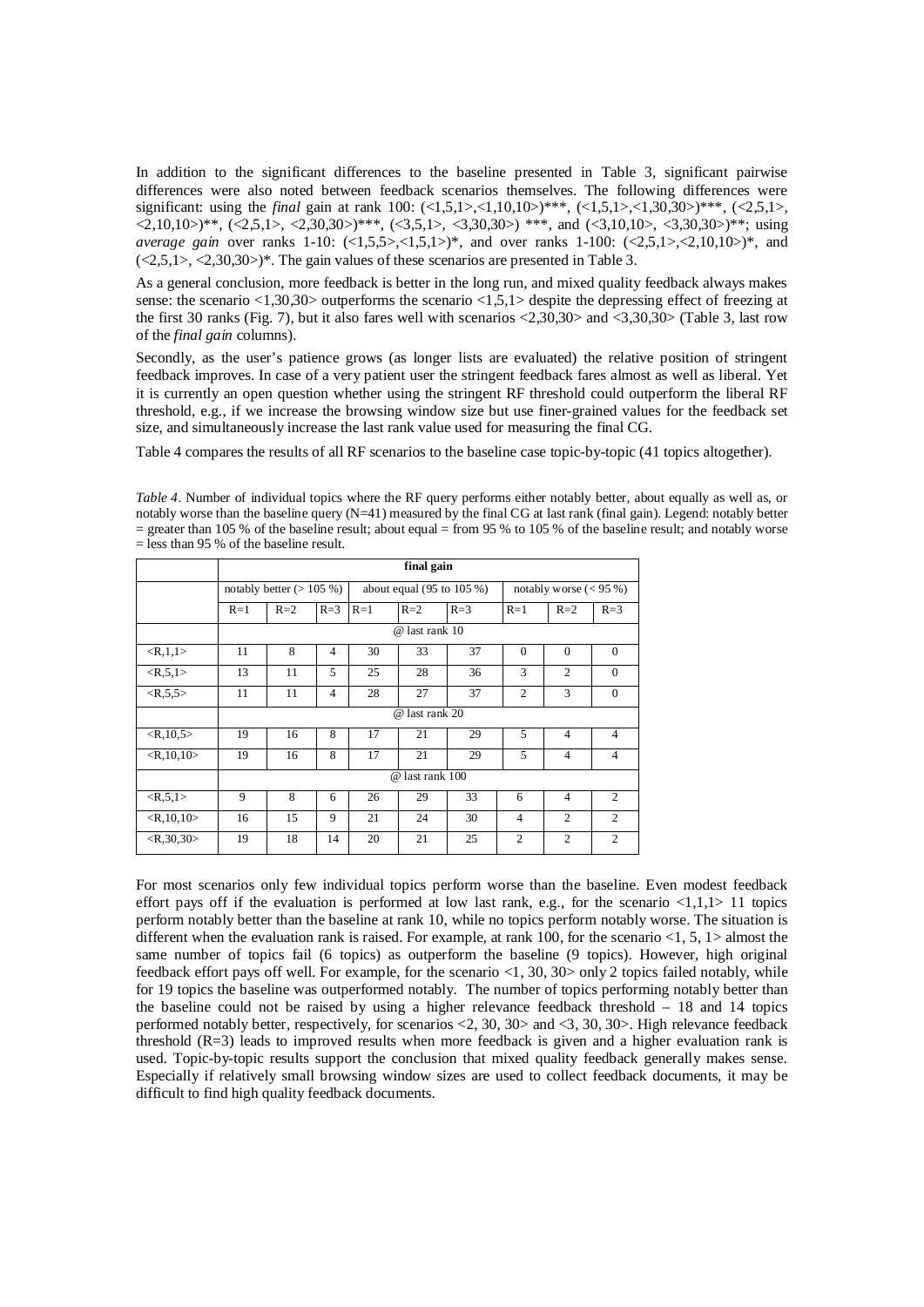#### **4. Discussion and Conclusions**

Users of retrieval systems often still need long scanning of results in order to find the searched objects. One solution to this problem is to browse the initial result partially and give graded relevance feedback. The subsequent results would then have the remaining desired objects ranked better. In this paper we have performed a user model-based simulation of relevance feedback using graded relevance assessments, the freeze all method, and cumulated gain-based evaluation.

We used a simple user model allowing us to study the effects of users employing various thresholds to accept documents as feedback and manifesting various levels of patience in both browsing the initial result and giving feedback to the system. In the experimental part we investigated the browsing window size during the initial feedback up to rank 30, and the last rank inspected during the final evaluation up to rank 100. It makes sense for the user to give feedback on an initial relatively short browsing window in order to enrich the subsequent result up to his final examination length (and, consequently, our evaluation length) as much as possible.

Graded assessments allow experimentation with various weighting schemes. We modeled a user with a sharp weighting scheme 0-1-10-100, that is, a user giving high value (100) for the highly relevant documents compared to the documents of regular relevance (value 10) or documents of marginal relevance (value 1); non-relevant documents were given zero weight. We also modeled users with varying levels of patience in browsing the final result list. The method allows experimentation by varying attribute values, e.g., using flat weighting schemes  $(0-1-1-1)$  instead, or using additional value combinations  $\langle R, B, F \rangle$  for modeling users. For example, we can see in Table 2 that it is not easy to find many highly relevant feedback documents even if the browsing window size is 30. Therefore, it would be interesting to run additional tests using finer-grained values of B ( $B \in \{1, 2, 3, 4, 5\}$ ). We plan to do this in the future.

Cumulated gain-based evaluation and freezing all documents seen by the user allow our evaluation approach to put special emphasis on the user viewpoint. Cumulated gain is directly user-oriented in focusing on the *N* top-ranked documents. Our freezing method on the other hand is faithful to the original user point of view to the extreme – we freeze all seen documents into their ranked positions – even the nonrelevant ones – because the user has wasted effort in inspecting them.

Our simulation showed several interesting results. First, despite freezing the ranks of the top documents seen by the simulated user, relevance feedback significantly improves the retrieval results measured by final cumulated gain at the last rank (the rank 10 in Figs. 1-3; the rank 20 in Figs. 4-6, and the rank 100 in Figs. 7-9) inspected for all user scenarios except for one case: when a moderately patient user sets unrealistic demands for the combined quality and quantity of the feedback documents (Fig. 6), significant improvements were not found. For impatient users, keeping low feedback threshold is generally most successful. It guarantees the maximum amount of feedback even if of mixed quality. For impatient users a high feedback threshold is discouraged as it may be difficult to find feedback at all.

As the second result, for very patient users it significantly pays off to give lots of feedback. When 30 documents are inspected for feedback, the results start to improve late due to long freezing zone (starting from rank 31), but the improvement curve is steep. The final cumulated gain result of scenario <1,30,30> at the last rank (rank 100) is both significantly and materially better than the result of both the baseline and the  $\langle 1,5,1 \rangle$  scenarios. When the feedback threshold is raised at highly relevant documents, we notice significant difference also between scenarios <3,30,30> and <3,10,10>.

Interestingly, the final gain values at the last rank between scenarios <1,30,30> and <3,30,30> are close to each other (553 and 544, respectively) (Table 3). Thus, while the highly relevant feedback documents seem to be in a decisive role in order to improve the ranked result for a very patient user (the scenario  $\langle 3,30,30 \rangle$ , it actually still makes sense to provide the maximum amount of mixed quality feedback, that is, to use a low relevance threshold in feedback (Figs. 7-9). However, we observed that the relative performance of stringent feedback improved as the result list in evaluation became longer. This suggests that for the laboratory IR type of long lists (up to 1000 documents) stringent RF might outperform liberal RF. This may also explain why our earlier study (Keskustalo et al. 2006) pointed to the profitability of stringent feedback threshold. In that study, the top 1000 documents were evaluated by using a systemoriented effectiveness measure (MAP) and freezing was not used because the effectiveness of the pseudo RF and the user model based RF were compared thus focusing on the quality of the final result only.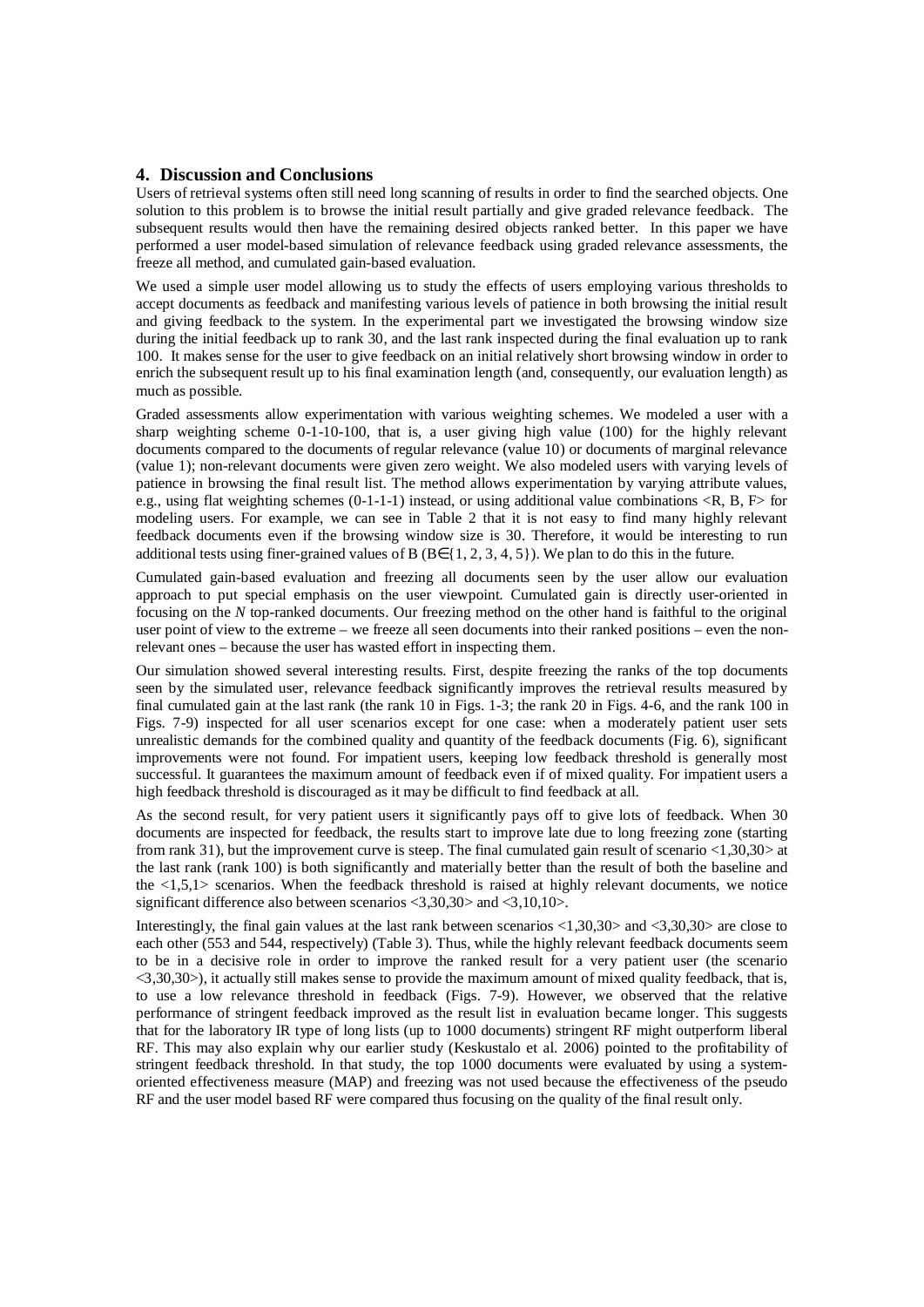In the present paper, we have demonstrated a method to simulate and evaluate relevance feedback behavior from the user point of view. This entails user model-based simulation evaluated by using relatively short result lists and graded relevance assessments together with the "freeze all" approach regarding the initial results. We assumed a perfect user capable of making always correct relevance judgments during the RF phase. However, it is possible to extend the approach and model, e.g., errors made by the user in judging relevance, and their effects on performance. We will attempt next to extend the presented method for studying the performance of various RF techniques (Billerbeck 2005; Ruthven and Lalmas 2003), e.g., incremental RF (Aalbergsberg 1992).

#### **Acknowledgements**

The authors are grateful to Dr. Stephen Robertson for his suggestion to "freeze all documents" during the evaluation of graded relevance feedback. The authors thank the members of the FIRE research group for useful comments.

The InQuery search engine was provided by the Center for Intelligent Information Retrieval at the University of Massachusetts.

ENGTWOL (Morphological Transducer Lexicon Description of English): Copyright (c) 1989-1992 Atro Voutilainen and Juha Heikkilä.

TWOL-R (Run-time Two-Level Program): Copyright © Kimmo Koskenniemi and Lingsoft plc. 1983- 1992.

This research was supported by the Academy of Finland Project Numbers 177033, 1209960, and 1124131.

## **References**

Aalbersberg IJ (1992) Incremental relevance feedback. In: Belkin NJ, Ingwersen P and Mark Pejtersen A, eds., Proceedings of the 15th Annual International ACM SIGIR Conference on Research and Development in Information Retrieval, Copenhagen, Denmark, pp. 11-22.

Belkin NJ, Cool C, Koenemann J, Ng KB, Park S (1995) Using Relevance Feedback and Ranking in Interactive Searching. TREC 1995.<http://citeseer.ist.psu.edu/> belkin96using.html (visited August 14<sup>th</sup>, 2007).

Blair DC (1984) The Data-Document Distinction in Information Retrieval. Communications of the ACM, 4, Vol. 27, pp. 369-374.

Billerbeck B (2005) Efficient Query Expansion. Doctoral thesis. School of Computer Science and Information Technology, Portfolio of Science, Engineering and Technology, RMIT University. Melbourne, Victoria, Australia, 2005.<http://goanna.cs.rmit.edu.au/~bodob/pubs/Bil05.pdf>(visited August 14th, 2007).

Broglio J, Callan JP, Croft WB (1994) INQUERY system overview. In: Proceedings of the TIPSTER text program (Phase I), pp. 47-67.

Chang YK, Cirillo C, Razon J (1971) Evaluation of feedback retrieval using modified freezing, residual collection, and test and control groups. In: Salton G (Ed.) The SMART Retrieval System: Experiments in Automatic Document Processing, Prencice-Hall, London, 1971. pp. 355-370.

Conover WJ (1999) Practical Nonparametric Statistics, 3<sup>rd</sup> edition. New York: John Wiley & Sons. 584 p.

Efthimiadis EN (1996) Query expansion. In: Williams ME, ed., Annual Review of Information Science and Technology, vol. 31 (ARIST 31). Medford, NJ: Learned Information for the American Society for Information Science, 121-187.<http://faculty.washington.edu/efthimis/pubs/Pubs/qe-arist/QE-arist.html> (visited August 14th, 2007).

Jordan C, Watters C, Gao Q (2006) Using Controlled Query Generation To Evaluate Blind Relevance Feedback Algorithms. In: ACM/IEEE Joint Conference on Digital Libraries (JCDL'06), pp. 286-295.<http://delivery.acm.org/>

Järvelin K, Kekäläinen J (2000) IR evaluation methods for retrieving highly relevant documents. In: Belkin NJ, Ingwersen P, Leong M-K, eds., Proceedings of the 23rd Annual International ACM SIGIR Conference on Research and Development in Information Retrieval, Athens, Greece, pp. 41-48.

Kando N (2000) What Shall We Evaluate? - Preliminary Discussion for the NTCIR Patent IR Challenge (PIC) Based on the Brainstorming with the Specialized Intermediaries in Patent Searching and patent Attorneys. Proceedings of the ACM SIGIR 2000 Workshop on Patent Retrieval, Athens, Greece, July 28, 2000. <http://research.nii.ac.jp/ntcir/> sigir2000ws/sigirprws-kando.pdf